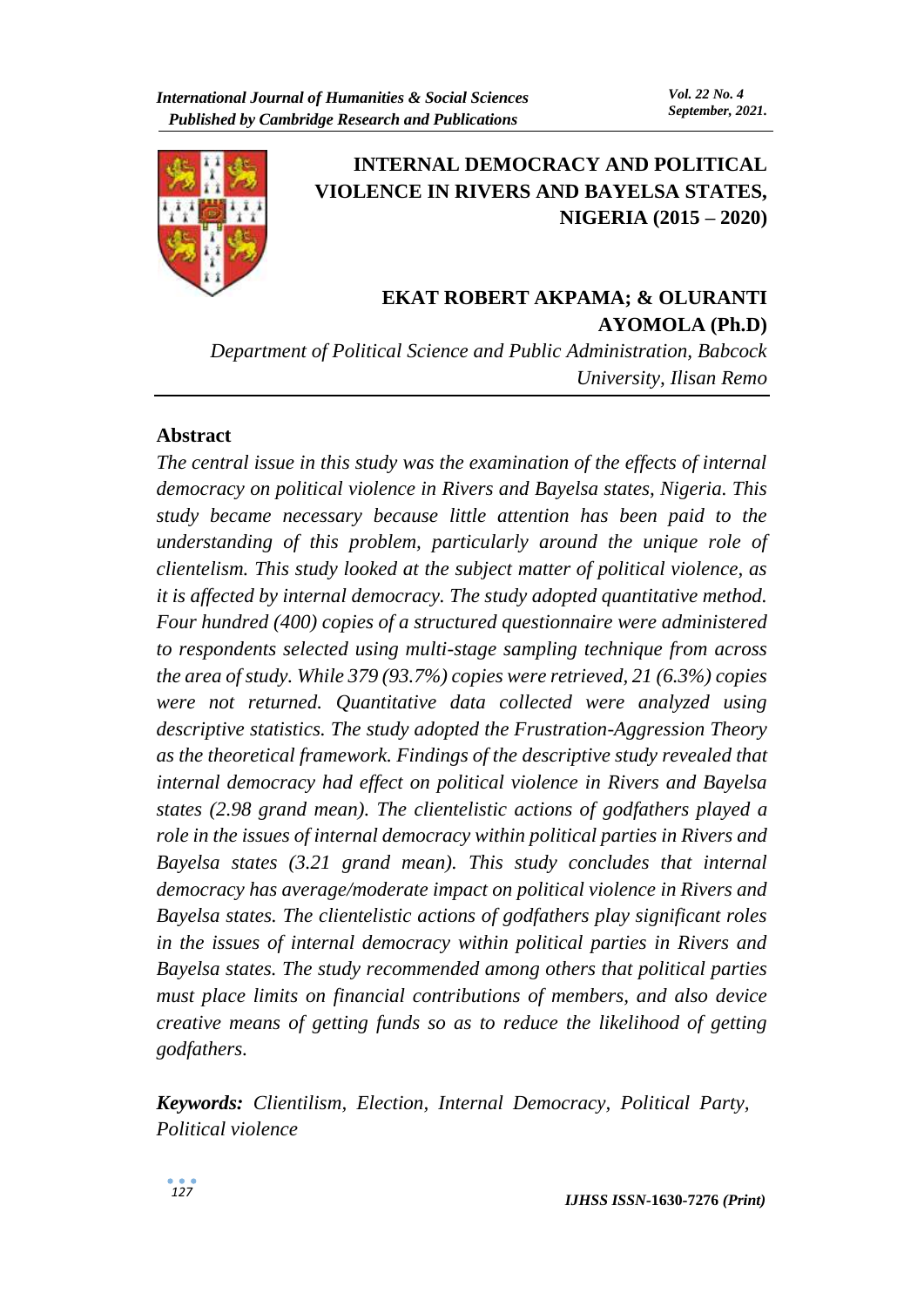#### **Introduction**

Since the inception of Nigeria's Fourth Republic, political violence has continued to gain prominence. Elections in the country are fraught with wanton destruction of lives and properties, as politicians adopt a *do-or-die* approach in their bid to win. Violence has become a norm in Nigeria's political life (Bardall, 2018).

Political parties are one of the institutions that are carriers of democratic principles in any organised society (Chris & Tope, 2011). Hence, when they fail to entrench democratic principles in their processes, it portends danger for them as a political party and the larger society. This discourse can best be presented with an understanding of the meaning of internal democracy. Internal democracy means that the party should be formed "bottom-up" and that the internal distribution of power should be marked by dispersion at different levels, bodies, and individuals rather than by the concentration in one organ (Giovanni, 1977 in Chukwujekwu & Ezeabasili, 2019). In a nutshell, this implies that ultimate power should reside in the party members, and not selected few.

Many political parties are operated by political 'godfathers, who use money and violence to control the political process (Corentin, 2015). It was with these blunt words that the United States Institute for Peace depicted political practices on the eve of the 2007 General Elections in Nigeria (Corentin, 2015). Little wonder political parties often have crises that result in the most terrifying candidates emerging, who then go into the General Election ready to unleash terror on the process. Hence, the recurrent political violence in the Nigerian society, particularly in Rivers and Bayelsa states.

Rivers and Bayelsa states are two states of the South-South geopolitical zone which have a high degree of political violence. Between 2015 – 2020, Rivers and Bayelsa states have suffered severely from political violence. FFP (2018) writes that "In February 2016, eighteen people were killed in Gokana during a clash between police and loyalists to an ex-militant leader; members of the Icelander cult group reportedly killed an APC member in Opobo-Nkoro LGA; in December 2016, cultists reportedly killed at least eight people in a suspected political attack in Ogba Egbema-Ndoni LGA". Sixteen people were killed in Rivers state in the 2015 presidential election, while the INEC headquarters was reportedly burnt down and two people killed during voting in the gubernatorial elections (Ndujihe and Kumolu, 2015 in Etim & Reason, 2019). They also write that before and during the 2015 election, the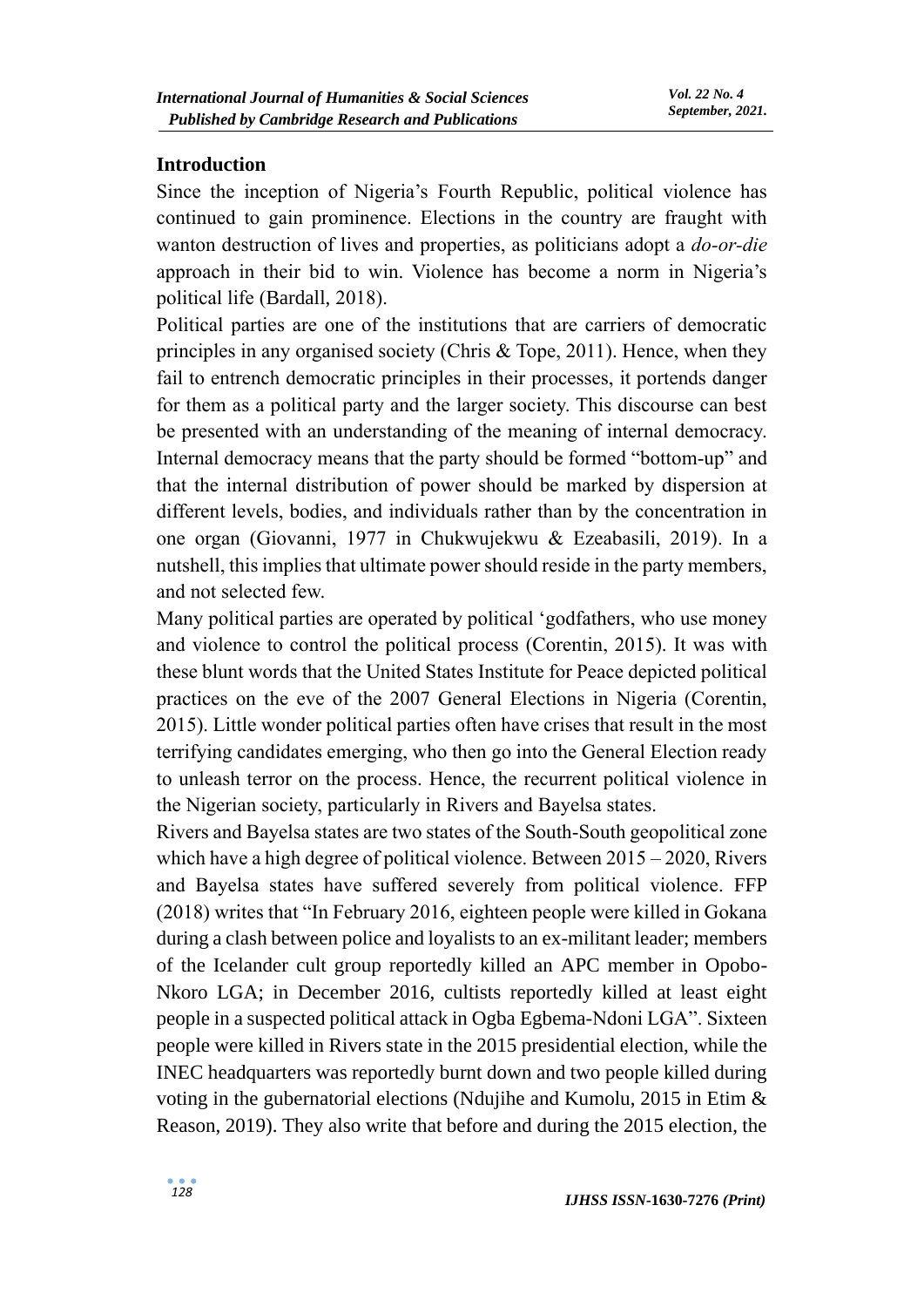Human Rights Commission received reports of 83 incidents of destruction of property, including acts of vandalism and arson.

Bayelsa state equally has its share of political violence which plays out in outright electoral violence, cult clashes and militancy. The Guardian (2020) writes that the panel set up by Bayelsa State Governor Seriake Dickson to probe the pre-election violence in the state in 2019 reported that 21 people were killed and 195 injured in Nembe Council. Political violence in Rivers and Bayelsa states is not unconnected to the desperate party politics and twisted internal democracy. As party politics continue to degenerate into the arena for retrogressive pursuits and self-seeking interests, its impact on public peace is easy to imagine. Internal democracy seems to exist only in wordings, as members violate the party constitution and display executive arrogance within the party (Chukwujekwu & Ezeabasili, 2019). These dynamics tend to have an impact on public peace. While it may seem like the government has not made serious efforts to stem the tide of the problem of political violence in the country, INEC and civil society seem to have expended enormous energies to no avail. This problem of political violence affects Nigeria's democratisation, causes voter apathy and a host of other effects on the country.

# **Objectives of the Study**

The main objective of this study is to determine how internal democracy affect political violence in Rivers and Bayelsa states, Nigeria, within the timeline of 2015 - 2020. Specific objectives are to:

- 1. Investigate the role of the clientelistic actions of godfathers in the issues of internal democracy within political parties in Rivers and Bayelsa states.
- 2. Assess the effect of internal democracy on political violence in Rivers and Bayelsa states.
- 3. Explore possible ways of reducing the effect of political violence in Rivers and Bayelsa states.

#### **Research Questions**

There are a number of research questions to this study. They are:

1. Do the clientelistic actions of godfathers play a role in the issues of internal democracy within political parties in Rivers and Bayelsa states?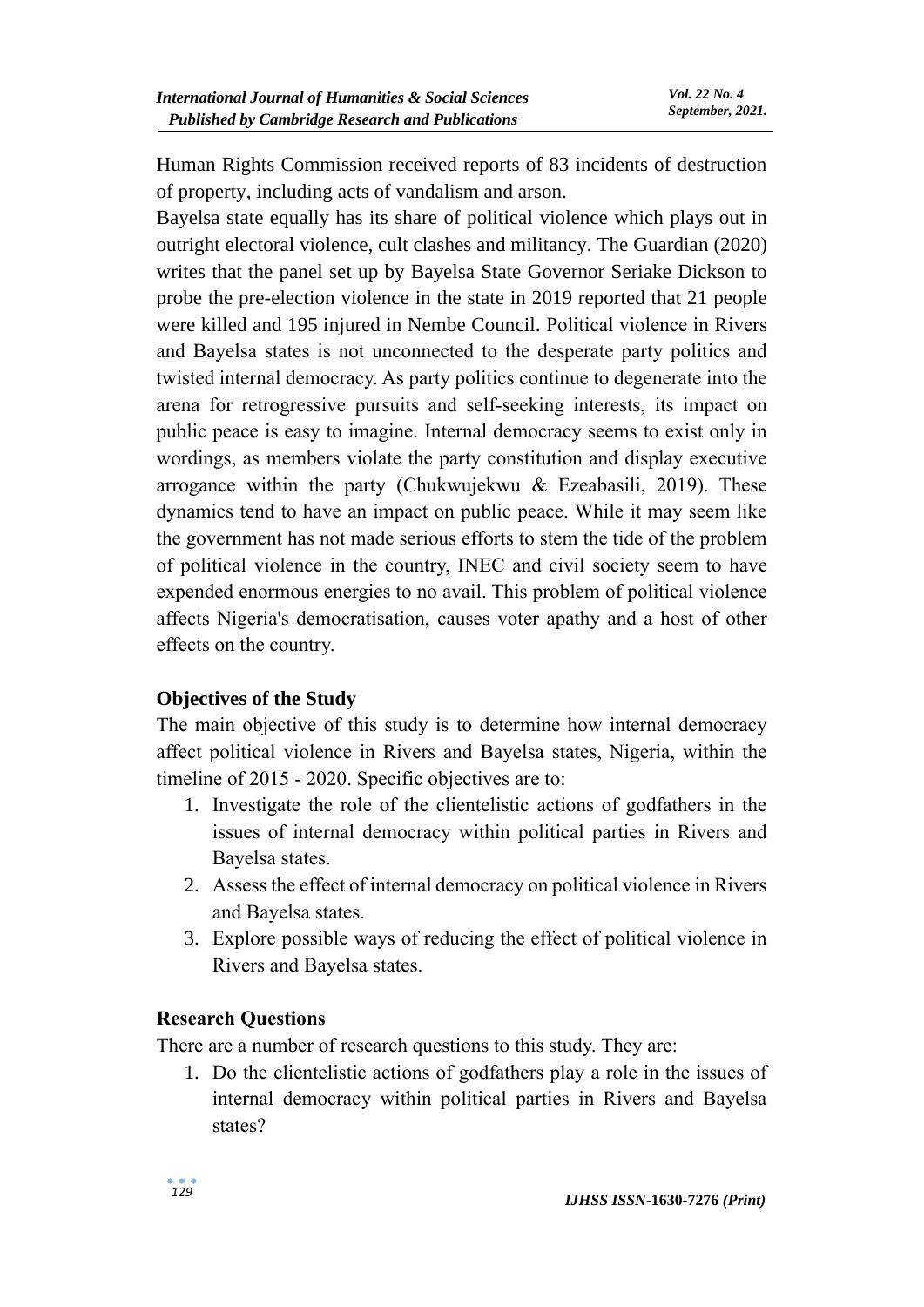- 2. Does internal democracy have effect on political violence in Rivers and Bayelsa states?
- 3. What are the possible ways by which the effects of political violence can be reduced in Rivers and Bayelsa states?

#### **Research Hypotheses**

Ho1: internal democracy of political parties has no significant effect on political violence in Rivers and Bayelsa states.

## **LITERATURE REVIEW**

## **Conceptual Review**

# **Political Violence**

Political violence is aimed at achieving or resisting regime change in established power hierarchies and orders; asserting or resisting supremacy of one form of national identity over another or others; seizing and controlling economic, political or other resources in the form of mineral, key routes; or resistance to any of these forms of violence (Bardall, 2018). Here, political violence is seen from the point of resistance. Bardall (2018) does not indicate if political violence relates to force and destruction. In this regard, one may be inclined to believe that civil disobedience as a form of resistance also qualifies as political violence.

Aver et al. (2013) view political violence as "the illegitimate and unauthorised use of force to effect decisions against the will or desires of other people in the society. So, illegitimate use of force is a basis for political violence. However, such force must take place with the aim to have effects on political situations. Or perhaps, the force may be a fallout of political relationships. Political violence refers to acts of violence committed by both state and non-state actors for political purposes (Tim et al.*,* 2017).

Political violence is different from electoral violence, even though electoral violence is covered by political violence. Electoral violence involves all forms of organized acts of threats aimed at intimating, harming, blackmailing of a political stakeholder or opponent before, during and after an election with the intension to determine, delay or influence a political process (Osah & Vinuyon, 2021). While political violence covers violence during elections, it goes further to include all violence relating to all political activities.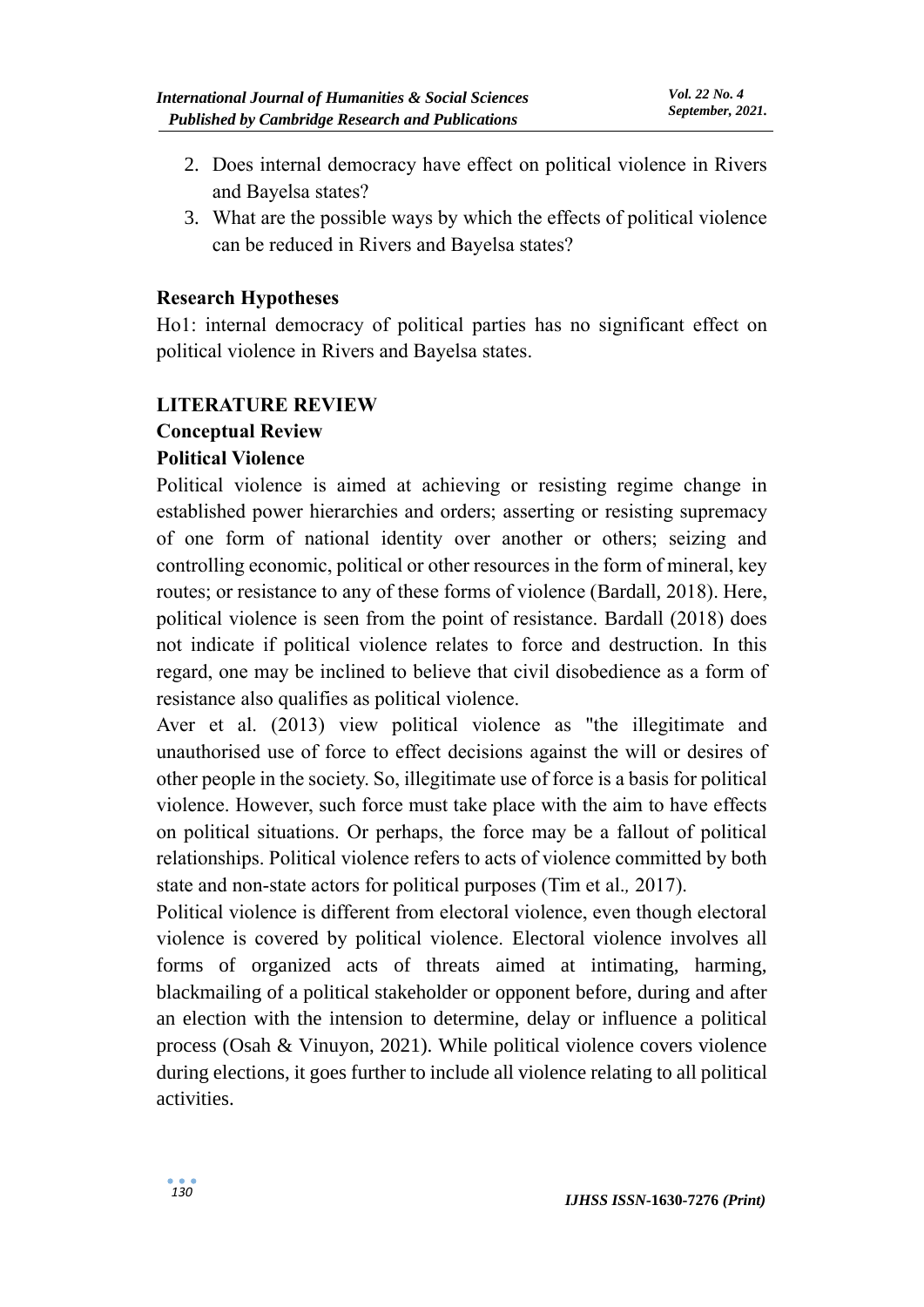#### **Internal Democracy**

Political parties are critical stakeholders for entrenching and sustaining democracy all over the world. In simple terms, internal democracy is the practice of democracy within a political party. Chris & Tope (2011) define internal democracy as a very broad term describing a wide range of methods for including party members in intra-party deliberation and decisionmaking. So this invariably refers to a mechanism for having the majority of party members decide party decisions.

Balint (2018) takes the definition a bit further as he defines internal democracy as "the involvement of party members in the decisions that are central to a party's political life, including programme writing, personnel selection and other intra-organizational decision-making". This definition suggests that all organisational activities within a political party must be undertaken with the consent of party members. The members own the party, so to deny them participation in the conduct of party affairs will be tantamount to democratic principles.

Internal Party democracy means that the party should be formed "bottomup" and that the internal distribution of power should be marked by dispersion at different levels, bodies, and individuals rather than by the concentration in one organ (Giovanni, 1977 in Chukwujekwu & Ezeabasili, 2019). This perspective brings the issue of checks and balances within political parties. Hence, internal democracy is not just about the majority will. It is also about transparency and accountability, which can be ensured by sharing power among various organs of the party such that one organ does not become too powerful as to begin to abuse such powers.

## **Political Violence and Related Variables Internal Democracy and Political Violence**

Mersel (2006 cited in Nwodo, 2011) asserts that various democracies in recent times have faced the problem of non-democratic political parties, a situation where most parties only focus on external activities, neglecting internal planning and organisation. Hence, a political party is seen as democratic because it purports to conform to laws governing the political space but breaks its internal rules governing its activities. This is an erroneous view of democracy, as political parties should be their guarantors. So if a political party does not adhere to the tenets of democracy within its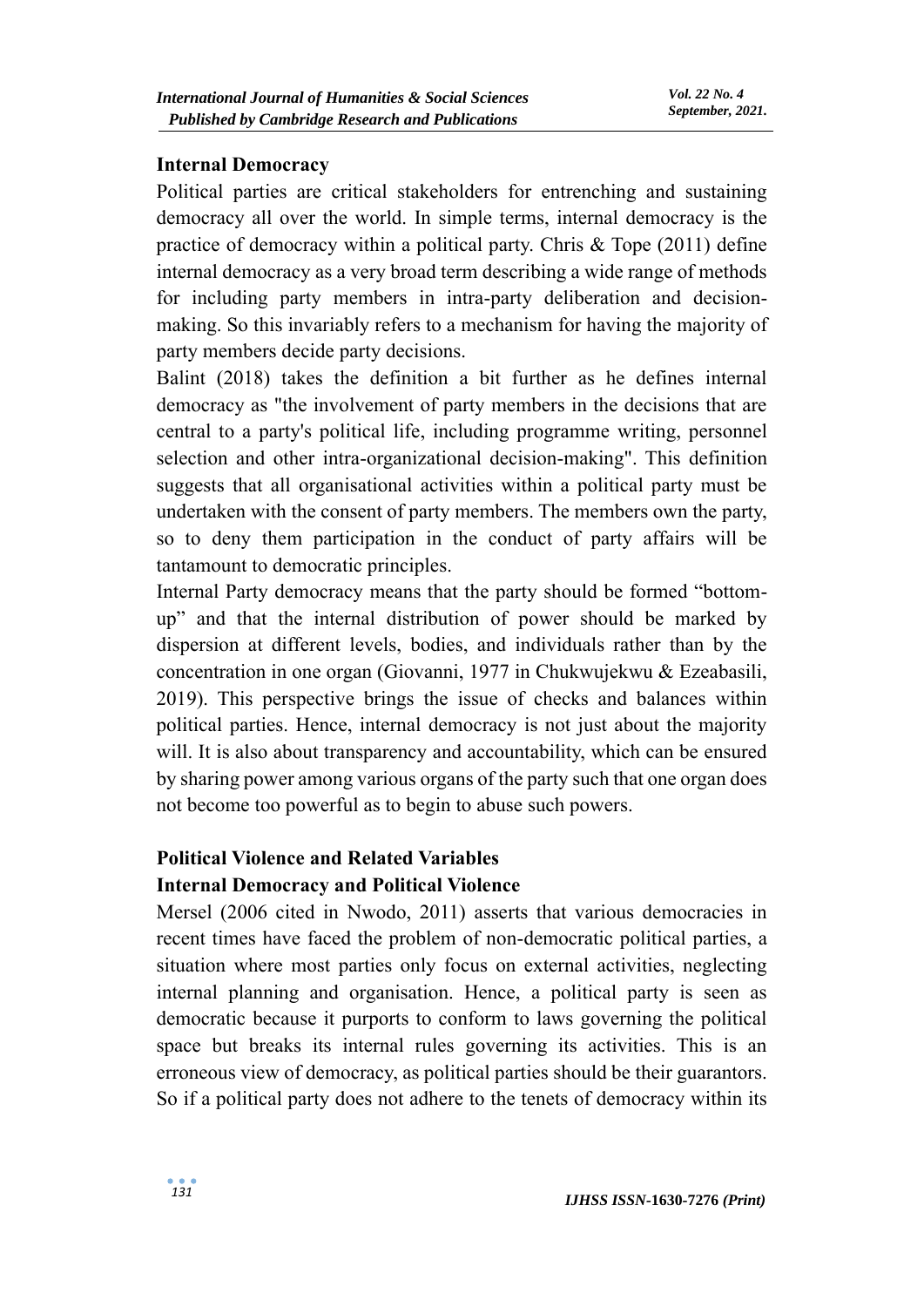system, it will be hard to expect such a party to conform to it in the general space.

In Nigeria, lack of internal democracy has resulted in ethnicisation of party politics, bad political leadership, corruption, anti-party and party indiscipline, lack of clear ideologies and manifestos, the politicisation of the military as well as the absence of internal party politics (Atelhe, Abdullahi & alagh, 2019). It, therefore, appears that internal democracy holds some positives even for the larger state. It is a string that holds all of the important variables together. Internal party democracy does affect not only the credibility of the elections but also the quality of leadership, governance and economic development (Itua, 2012). Nwodo (2010 cited in Chris & Tope, 2011) writes, "We sought to restore the image of our party (the People's Democratic Party), because the image of our dear party, the largest political party in Africa, has been grossly eroded due to strife, imposition of candidates, godfatherism, money bag politics, injustice, and lack of understanding of our party manifesto. As the ruling party, if we get it right, Nigeria will get it right.

The political parties have, all these years, failed to internalise the principles of democracy in their choice of not only candidates for public elective offices (President, governors etc.), but also for those of their party machinery (Udeuhele, 2017). Even when the parties have known principles for choosing party flag bearers or modus operandi for party activities, they often do not follow these principles. There is just as much human interference in the processes as there are interests. And oftentimes, these processes are breached to favour certain interests within the party, to the disaffection of the majority of party members.

It has been observed in recent times that many political parties in Nigeria find it very difficult to adopt an open system that will not only allow members of the party to participate in the decision making but also give them unrestricted opportunity to contest in elections under the party's platform (Chris & Tope, 2011).This is not in consonance with common global practice. In some cases, it is even against the parties' constitutions. It would seem that some party leaders already have persons they wish to give the parties' tickets to, and whatever supports that notion alone is what they will do. Also, with regards to parties' decisions, there is usually a click of power brokers within the parties who feel the party belongs to them. And they make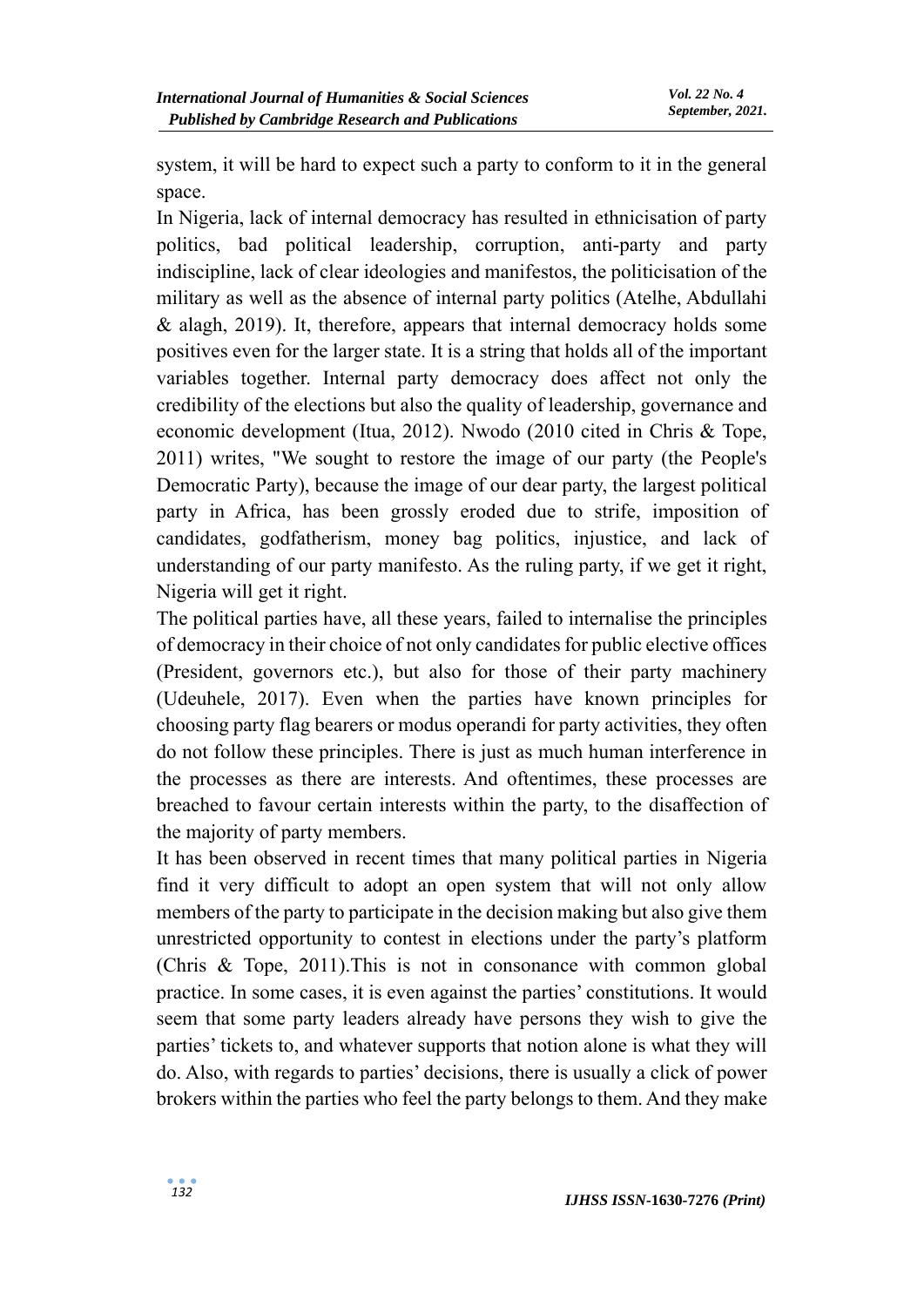most of the decisions within the party and compel other members to accept them as party decisions.

Political parties that practice intra-party democracy are likely to select more capable and appealing leaders, to have more responsive policies, and, as a result, to enjoy greater electoral success and strengthen democratic culture generally (Enemaku & Makinde, 2021). With this, there will be less likelihood of political violence. It is in this regard that one may wonder if internal democracy enhances peace and reduces the potential for political violence. Enemaku & Makinde (2021) further posit that intra-party democracy encourages political equality by creating a level playing field in candidate selection and policy development within the party and ensures popular control of government by extending democratic norms to party organisations such as transparency and accountability.

#### **Godfatherism and Internal Democracy in Nigeria**

Godfatherism has had a humongous negative effect on internal democracy in Nigeria. Osakede and Ijimakinwa (2016) write that Godfatherism is one of the most important factors responsible for poor democratic institutions in Nigeria. The godfathers determine virtually every major decision in the parties. They appoint the leaders of the parties who are meant to carry out their bidding. Hence, there is no room for the yearnings of the members of the parties.

Since 1999 till date, Nigeria has witnessed the emergence of various godfathers. While some have national dominance, others prevail over their states. There are even godfathers at the local levels. After the 1999 election, President Olusegun Obasanjo was considered the visible godfather. Although those were early times, as the manifestations of his traits as a godfather would only become noticeable during the politicking towards the 2003 elections. Terhemba & Godwin (N.D, p. 4)write:

> *When President Obasanjo entered office in 1999, he wielded political influence, particularly within the military, but he was by no means a "godfather" himself. The Big Men of the ascendant Peoples Democratic Party (PDP) – itself largely an alliance 4 of convenience among these powerful individuals – had, in fact, chosen Obasanjo on the faulty assumption that they could control him. Consequently, he arrived in office constrained within the webs of their*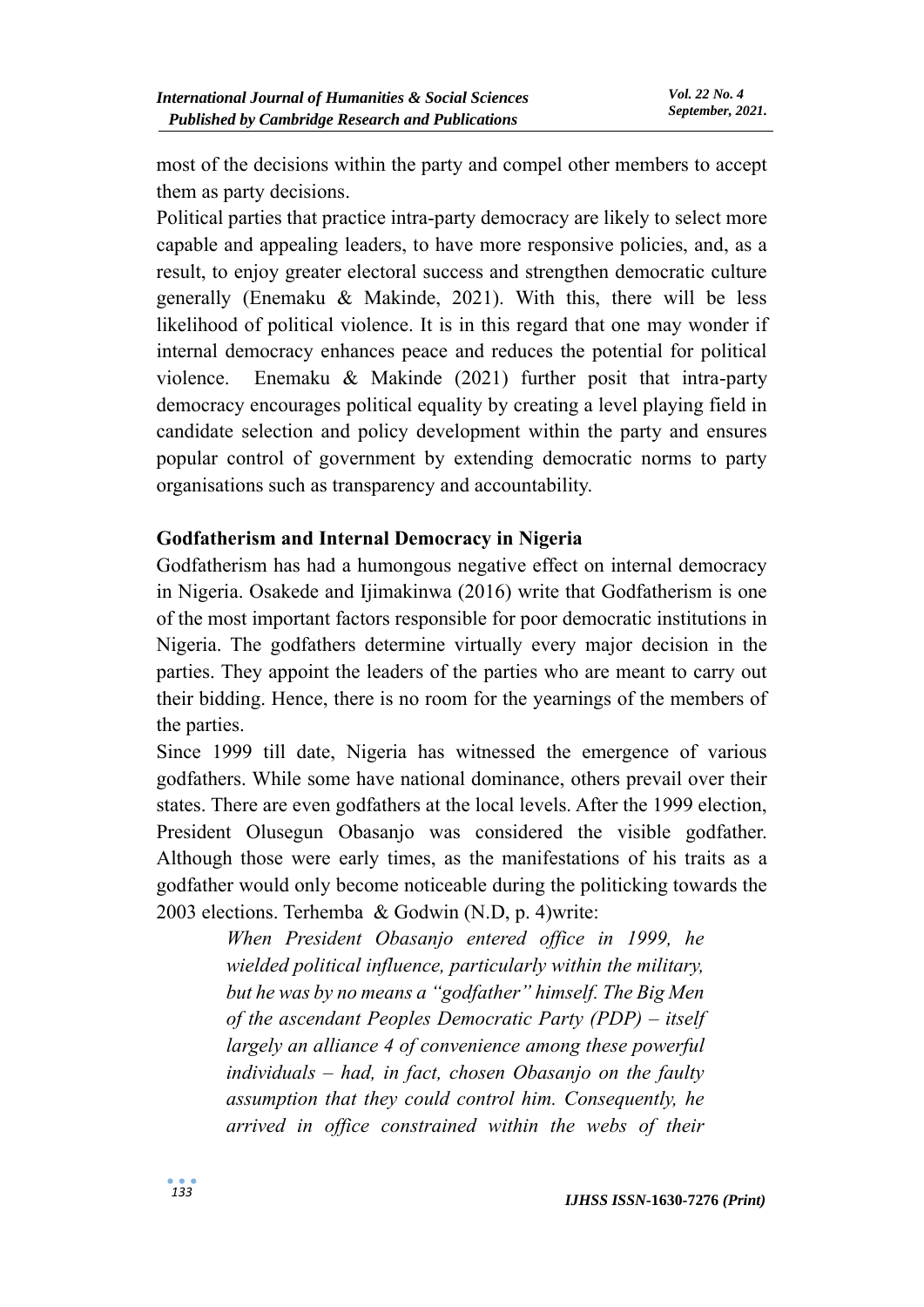*various networks. Over the past seven years, however, he has gradually gained ground against the godfathers, using the powers of the presidency to build alliances with some and to undermine others, most notably Vice-President Atiku Abubakar.*

He had been brought out from prison to come contest the 1999 presidential election. Apparently, he still had a good reputation as the only military leader who returned power back to civilians. So he could not, by any stretch of imagination, have wielded political reverence having just come out of prison. He had to rely on the network of those who had brought him out into the People's Democratic Party (PDP). After he won the election, he began to express his free will to govern by refusing to be lorded over. There was the belief that Olusegun Obasanjo wanted people to know that he was in charge and not subjected to those who had brought him to come to be president.

Godfatherism relies on clientelism. In clientelistic systems, money is used to advance and fund clientelistic networks and maintain patron-client relations between and during elections (Sulaiman 2014, p. 128). Money is a huge factor in Nigeria's party politics. More so, when such money comes from only one or a few individuals, things are bound to get exacerbated. With the high level of poverty in the country, such that people join political parties to earn money, the person with enormous wealth which is used to grease the wheels of the party has overwhelming power with which to subvert internal democracy in his favour.

Finance has been the major bane in the development of the country's political system, as there is no effective laws, or culture, or strong institutional regulatory framework about how to finance political parties and sources of such finances (Ejikeme, 2016). The more problematic use of money is in using it to induce party members and officials to act in favour of certain interests. This is how funding is used to subvert internal democracy. In any case, it is said that 'one who pays the piper dictates the tune'.

#### **Theoretical Framework**

# **Frustration-Aggression Theory**

In 1939, Dollard, Doob, Miller, Mowrer, and Sears published a monograph on aggression in which they presented what has come to be known as the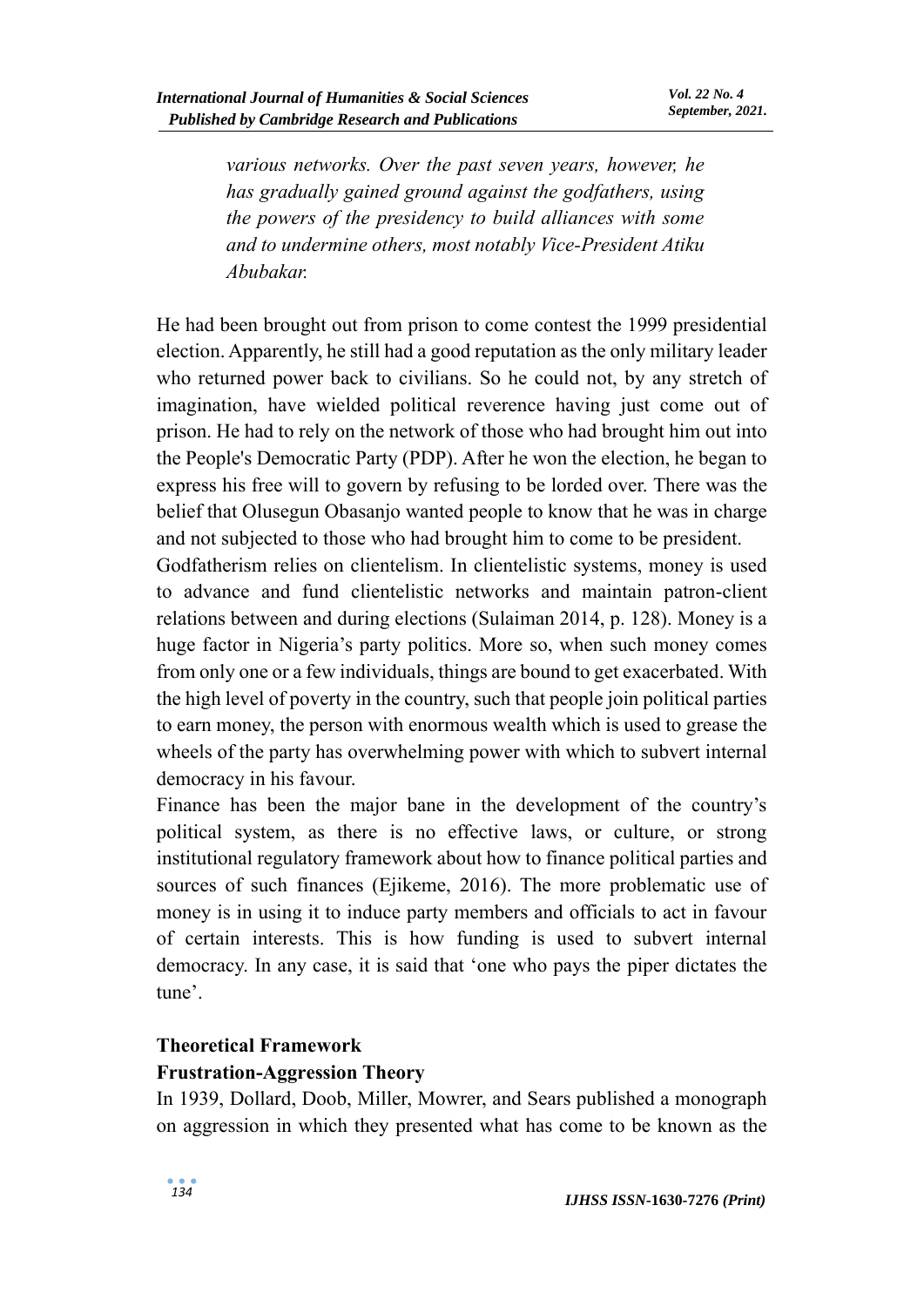frustration-aggression hypothesis (Dennen, 2005). Although the book was small in size, its impact was great throughout the social sciences, and the ideas it advanced quickly attracted considerable attention (Berkowitz, 1988). This was the origin of the Frustration-Aggression theory, and they were known as the proponents. The original frustration-aggression hypothesis postulated that although the drive created by frustration was aggressionspecific, a displacement process could take place, and the drive then would be reduced through a process of catharsis (Roland 1989). Here, a physiological explanation for aggression exists.

Dollard and his colleagues presented two basic propositions in their monograph: one maintaining that every act of aggression can be traced to a prior thwarting, and the second holding that every frustration creates instigation to aggression (Berkowitz, 1988). In essence, they posited that aggression was retaliatory. On the other hand, they posited that aggression was always a fallout of frustration. The frustration-aggression hypothesis was one of the first theories to suggest that frustrating circumstances elicit aggressive responses (Dollard, Doob, Miller, Mowrer, & Sears, 1939 in Tyler & Jonathan, 2011).

The appeal of the frustration-aggression theory, as presented by Dollards and his colleagues, is its simplicity. This is best captured by Dennen (2005, p.2):

*The principal hypothesis is uncomplicated and easy to grasp. The theory is generally well structured and clearly articulated, a fact that again facilitates comprehension. Second, the theory does not involve overly abstract concepts or elaborate procedures. It is very close to common sense – seeming to be built on it. Finally, the theory tends to provide a justification for behaving aggressively: 'Being frustrated made me do it!' Like the aggression amnesty provided by instinct notions ('It can't be helped because we're built that way'), although not as strong, this kind of justification can be drawn upon as a ready-made excuse for uncontrolled (or premeditated) hostile or aggressive actions.*

While simplicity is appreciated, the logic can be criticized as generalizing. As noted above, it may be interpreted as justifying aggression. Dennen (2005) writes that Both Maslow (1941) and Rosenzweig (1944), suggested that frustrations instigate aggression only when they are associated with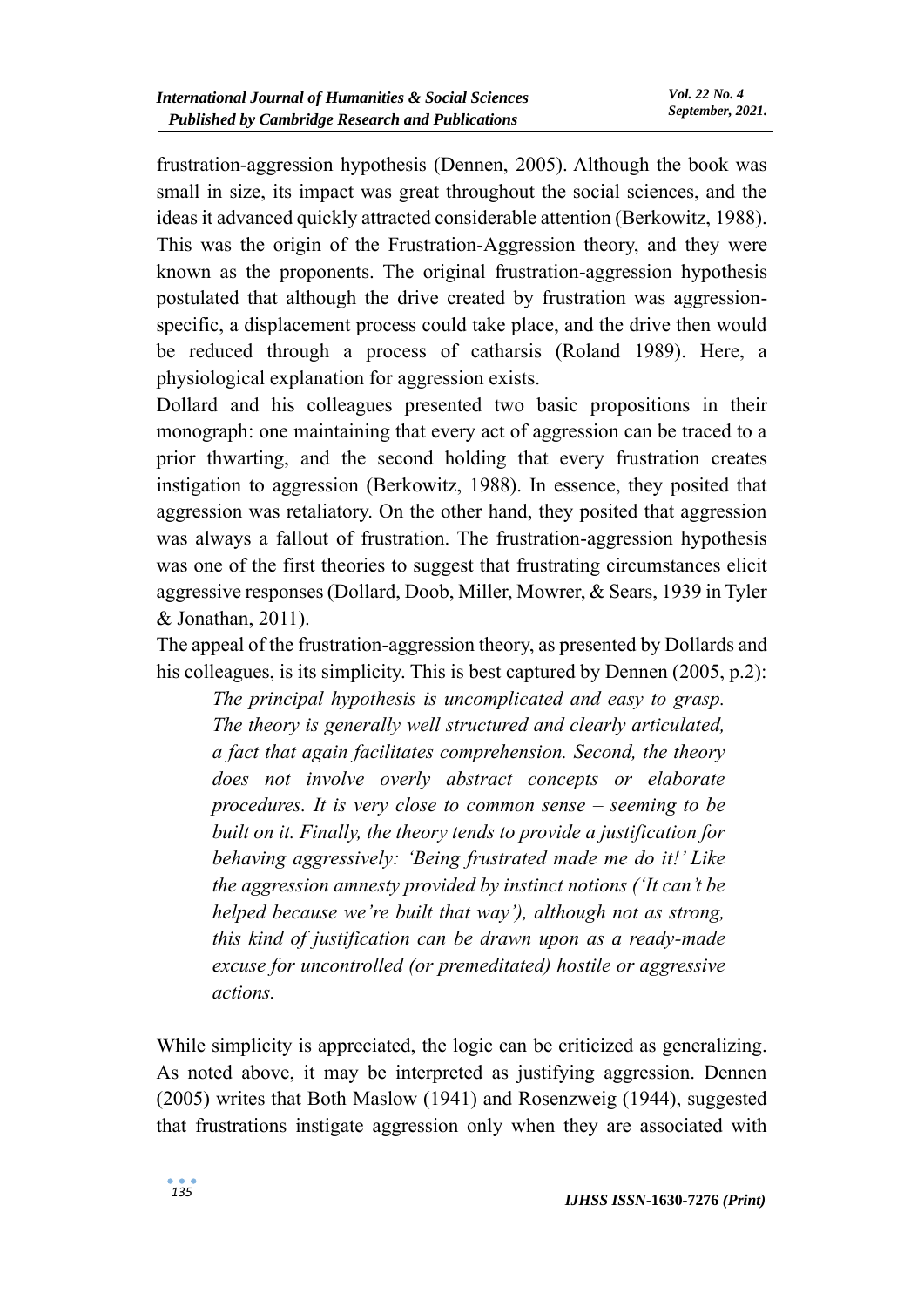threat. They, therefore, criticized the frustration-aggression theory as generalizing when in essence, it should only apply to specific situations. Breuer & Elson (2017) also criticized the frustration-aggression theory as presented by Dollard and his colleagues. Taken verbatim, "the occurrence of aggressive behaviour always presupposes the existence of frustration" suggests that aggression does not occur without any form of prior frustration, and the assertion that frustration "always leads to some form of aggression" implies that aggression is a certain outcome of any frustration. Breuer  $\&$ Elson (2017) also write that "These deterministic assumptions were somewhat qualified in a 1941 publication by the same authors in which they stated that "frustration produces instigation to aggression, but this is not the only type of instigation that it may produce" (Miller, Sears, Mowrer, Doob, & Dollard, 1941, p. 339)."

One constructive critic of the original frustration-aggression theory was Berkowitz (1988). Berkowitz revised the frustration-aggression hypothesis further by combining the original formulation that frustration builds up an aggression specific state ("anger") with Miller's amendment that aggression does not necessarily presuppose frustration (Roland 1989). Berkowitz introduced 'suitable cues', and he explained that frustration only creates readiness for aggression. By this, it makes aggression probable and not definite. In an attempt to integrate Dollard et al.'s emphasis on environmental contingencies of frustration with a more recent understanding of frustration as an internal process, Berkowitz (1989) reformulated the theory, arguing that frustrations are still defined as aversive events but that they "generate aggressive inclinations only to the extent that they produce negative affect" (Breuer & Elson 2017).

Many critics of the frustration-aggression theory turned out to be supporters of the theory with contributions to improve it. One of such supporters was Miller. Dennen (2005, p. 8) writes:

*The application of Miller's (1944) conflict model to aggressive behaviour, specifically to the displacement of aggression onto substitute targets, proved to be a highly influential extension of the frustration-aggression theory. Miller (1948, 1959) proposed that both the substitute target and the intensity of the attack directed against it could be predicted on the basis of three antecedent conditions: (a) the strength of the drive that motivates aggression against the original target, (b) the*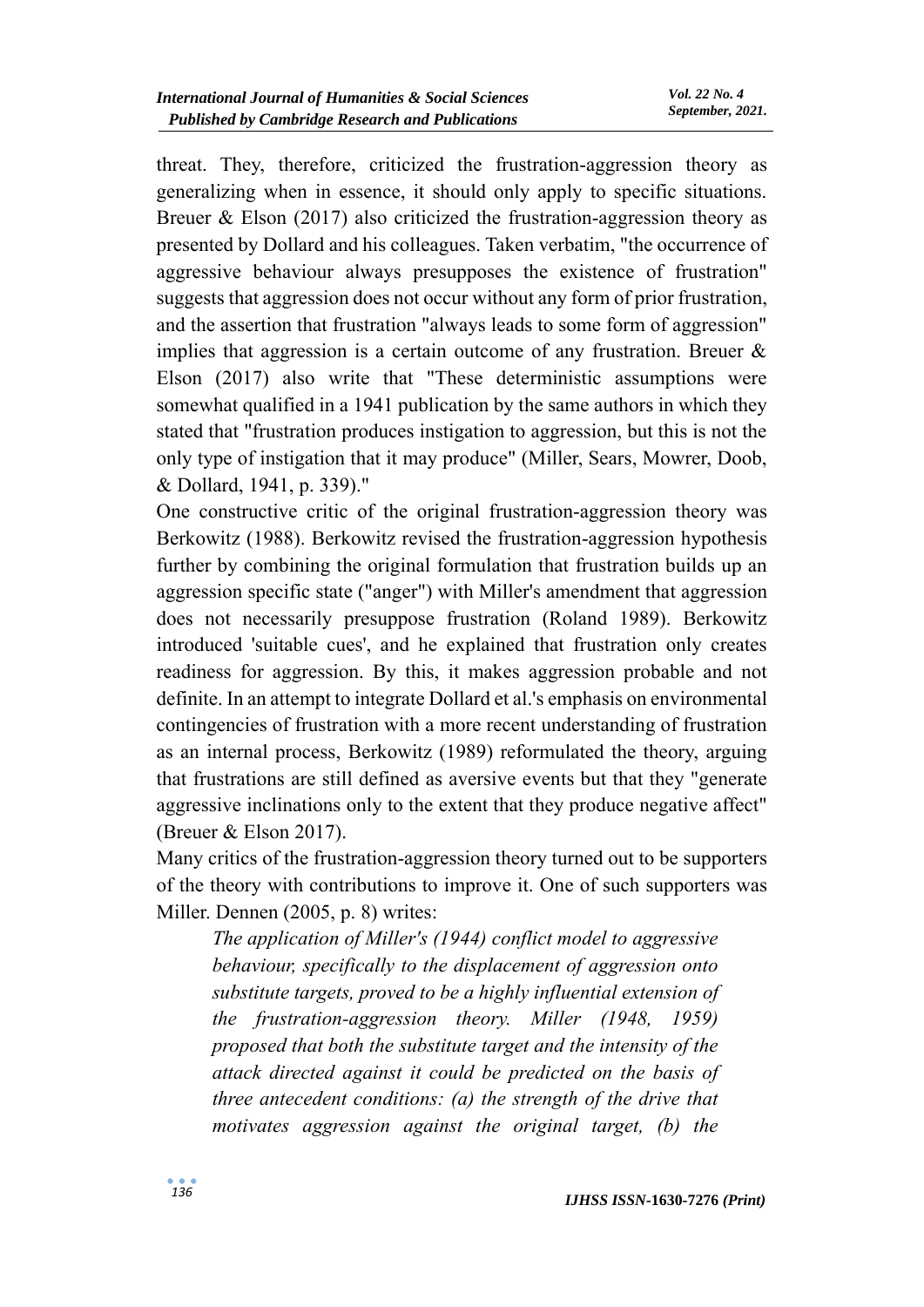*strength of inhibitory response tendencies, and (c) the degree of stimulus similarity between the original and substitute targets.*

The above quote from miller explains how frustration affects aggression. It states that aggression is often proportionate to frustration. It also introduces a host of variables asides from frustration which instigates aggression.

The frustration-aggression theory is relevant to the understanding of political violence. Oftentimes, violence within the political space is an expression of deep-seated frustration. Frustrations can lead to open aggression as well as to hostile ideas and judgment (Berkowitz, 1988). Aggression and violence can be regarded as synonyms. When a candidate loses in an election due to rigging, he/she feels frustrated by the system. In Nigeria, the outplay of aggression in this regard is that they incite their followers to destroy and brutalize properties and persons.

The aggression frustration theory is more easily noticeable in the subversive activities of opposition political parties which feel cheated and oppressed in Nigeria. The willingness they display in supporting anti-government activities such as protests and riots, even when those activities are violent, shows their frustration with the status quo.

#### **Methodology**

This study was carried out using the quantitative method. The population of the study was drawn from Rivers and Bayelsa states. It included all eligible voters on INEC list for both states. According to *Premium Times* (2019), Rivers state has 3,215,273 registered voters, and Bayelsa state has 923,182 registered voters. In total, both states have 4,138,455 registered voters. To be able to draw the right sample for the purpose of this study, Taro Yamane formula was used to determine the sample size. This gave a sample size of 400 for the study. The multistage sampling technique was adopted for this study, covering both stratified and purposive sampling. The primary source of data collection was used for this study, adopting the questionnaire as main instrument. The descriptive statistics was adopted as method of data analysis.

#### **Data Analysis, Presentation of Results and Discussion of Findings**

A total of 400 copies of the questionnaire were distributed, and 379 were retrieved and fit for analysis which gave a response rate of 93.7%. These were subjected to analysis, and the result presented.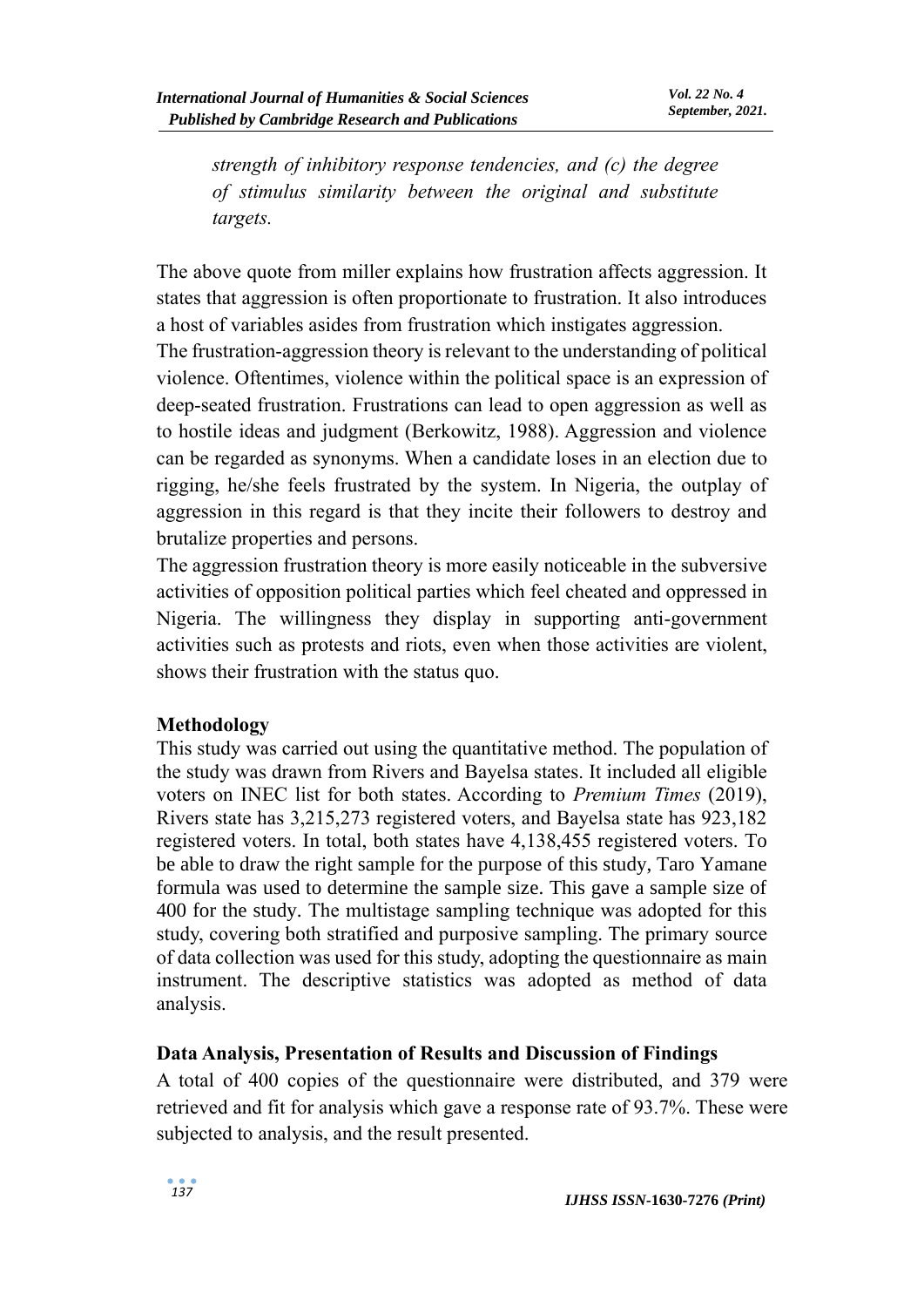| Characteristics          | Classification     | Frequency | Percentage |
|--------------------------|--------------------|-----------|------------|
| Gender                   | Female             |           |            |
|                          |                    | 201       | 53         |
|                          | Male               |           |            |
|                          |                    | 178       | 47         |
| Age                      | $18-30$ years      | 190       | 50.1       |
|                          | 31-40years         | 79        | 20.8       |
|                          | 41-50 years        | 70        | 18.5       |
|                          | 51-60 years        | 32        | 8.4        |
|                          | 61<br>years<br>and | 8         | 2.1        |
|                          | above              |           |            |
| Academic                 | <b>SSCE</b>        | 139       | 36.7       |
| qualification            | NCE/OND            | 38        | 10.0       |
|                          | HND/Bachelors      | 123       | 32.5       |
|                          | Masters/PHD        | 72        | 19.0       |
|                          | Others             | 7         | 1.8        |
| <b>Party affiliation</b> | <b>APC</b>         | 14        | 3.7        |
|                          | <b>PDP</b>         | 99        | 26.1       |
|                          | Others             | 17        | 4.5        |
|                          | None               | 249       | 65.7       |

# **Demographic Information of the respondents (Questionnaire)**

**Research question one: Do the clientelistic actions of godfathers play a role in the issues of internal democracy within political parties in Rivers and Bayelsa states?**

Table 5.4: the role of the clientelistic actions of godfathers in the issues of internal democracy within political parties in Rivers and Bayelsa states

| SURVEY ITEMS                                          | Strongly  | Agree (%) | Disagree | Mean SD<br>Strongly |      |
|-------------------------------------------------------|-----------|-----------|----------|---------------------|------|
|                                                       | Agree (%) |           | (%)      | Disagree (%         |      |
| <b>Political party godfathers in Rivers</b> 183(48.3) |           | 159(42)   | 22(5.8)  | 3.35<br>15(4)       | .762 |
| and Bayelsa states had undue                          |           |           |          |                     |      |
| influence over party leaders whom                     |           |           |          |                     |      |
| they used to undermine internal                       |           |           |          |                     |      |
| party democracy from 2015 - 2020                      |           |           |          |                     |      |
| Godfathers of Rivers and Bayelsa                      | 208(54.9) | 123(32.5) | 17(4.5)  | 3.34<br>3(8.2)      | .898 |
| states played active roles in the                     |           |           |          |                     |      |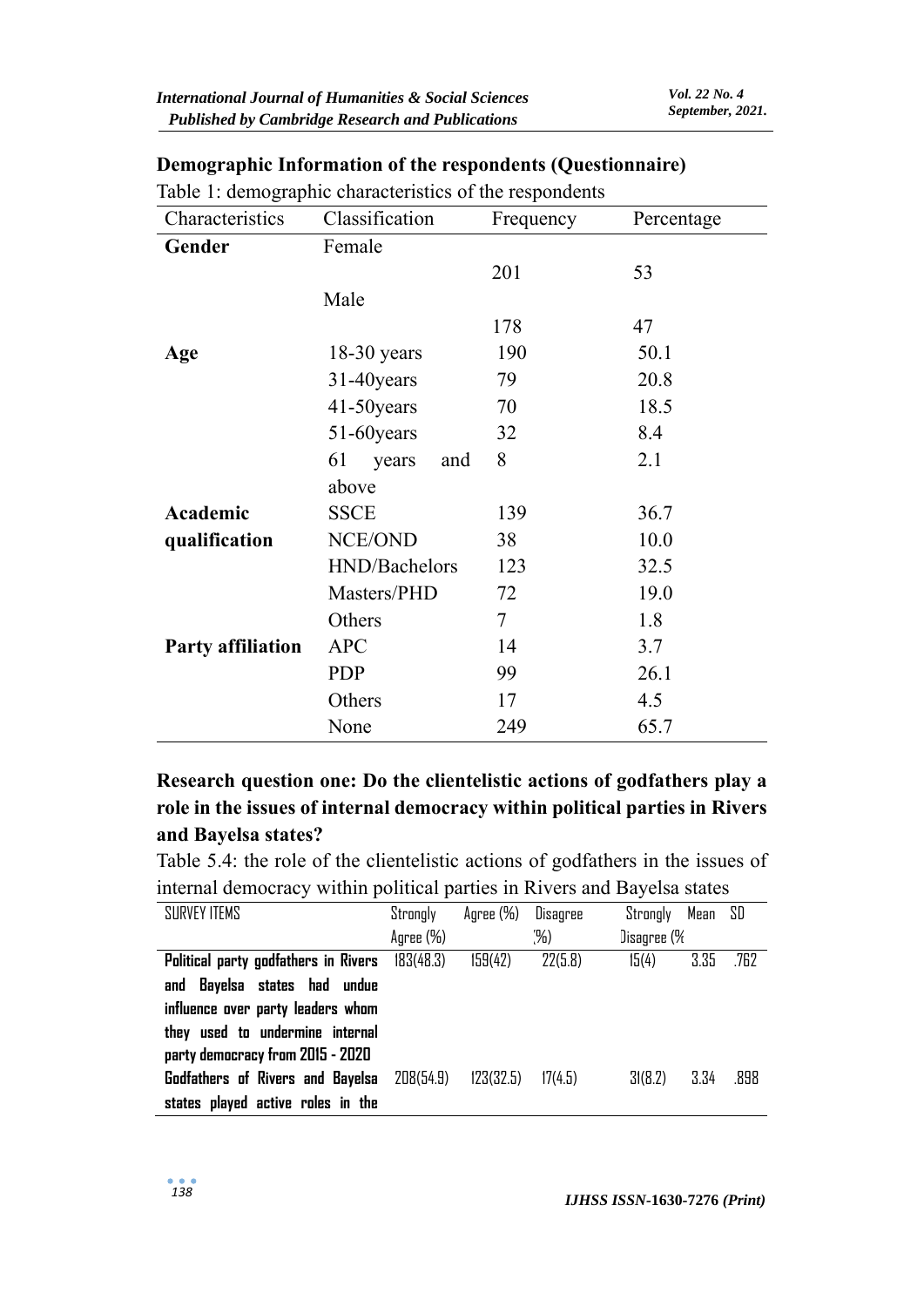| <b>Published by Cambridge Research and Publications</b>                |           |           |           |         | September, 2021. |      |
|------------------------------------------------------------------------|-----------|-----------|-----------|---------|------------------|------|
| rigging of primary elections of their                                  |           |           |           |         |                  |      |
| political parties within 2015 - 2020                                   |           |           |           |         | 3.28             | .848 |
| Godfathers in Rivers and Bayelsa<br>of Nigeria used thugs to<br>states | 187(49.3) | 126(33.2) | 50(13.2)  | 16(4.2) |                  |      |
| obedience within their<br>enforce                                      |           |           |           |         |                  |      |
| political parties from 2015 - 2020                                     |           |           |           |         |                  |      |
| Imposition of candidates in political                                  | 132(34.8) | 222(58.6) | 16(4.2)   | 9(2.4)  | 3.26             | .648 |
| parties of Rivers and Bayelsa states                                   |           |           |           |         |                  |      |
| <b>furthered</b><br>the<br><b>interests</b><br><b>of</b>               |           |           |           |         |                  |      |
| godfathers, even against internal                                      |           |           |           |         |                  |      |
| democracy within 2015 - 2020                                           |           |           |           |         |                  |      |
| Profiteering was a<br>of<br>motive                                     | 157(41.4) | 160(42.2) | E2(I6.4)  |         | 3.25             | .719 |
| godfathers in Rivers and Bayelsa                                       |           |           |           |         |                  |      |
| states from 2015 - 2020, as they                                       |           |           |           |         |                  |      |
| undermined<br>internal<br>party                                        |           |           |           |         |                  |      |
| democracy<br>Godfathers of Rivers and Bayelsa                          | 103(27.2) | 207(54.6) | 44(11.6)  | 25(f.)  | 3.02             | .808 |
| were open to selling the<br>states                                     |           |           |           |         |                  |      |
| tickets of their parties to highest                                    |           |           |           |         |                  |      |
| bidders from 2015 - 2020, unmindful                                    |           |           |           |         |                  |      |
| of party democracy                                                     |           |           |           |         |                  |      |
| The people of Rivers and Bayelsa                                       | 109(28.8) | 158(41.7) | 102(26.9) | 10(2.6) | 2.97             | .814 |
| states found it hard to submit to the                                  |           |           |           |         |                  |      |
| domination of a godfather. Hence, the                                  |           |           |           |         |                  |      |
| frequent violent reactions from 2015                                   |           |           |           |         |                  |      |
| $-2020$                                                                |           |           |           |         |                  |      |
| Grand Mean                                                             |           |           |           |         | 3.21             | .785 |
|                                                                        |           |           |           |         |                  |      |

*International Journal of Humanities & Social Sciences*

# **Decision rule: if mean is**  $\leq 2.49 = 1$  **low, 2.5=2.99=average 3.0-3.49=high, 3.5-4.0=very high**

The grand mean in table 5.4 proves that the clientelistic actions of godfathers play significant roles in the issues of internal democracy within political parties in Rivers and Bayelsa states (mean=3.21, SD=.785). This is further explained by the responses of the participants. As in the result, the respondents agreed that political party godfathers in Rivers and Bayelsa states had undue influence over party leaders whom they used to undermine internal party democracy from 2015 - 2020 (mean=3.35), and that they played active roles in the rigging of primary elections of their political parties within 2015 - 2020 (mean=3.34). The godfathers also used thugs to

*Vol. 22 No. 4*

*September, 2021.*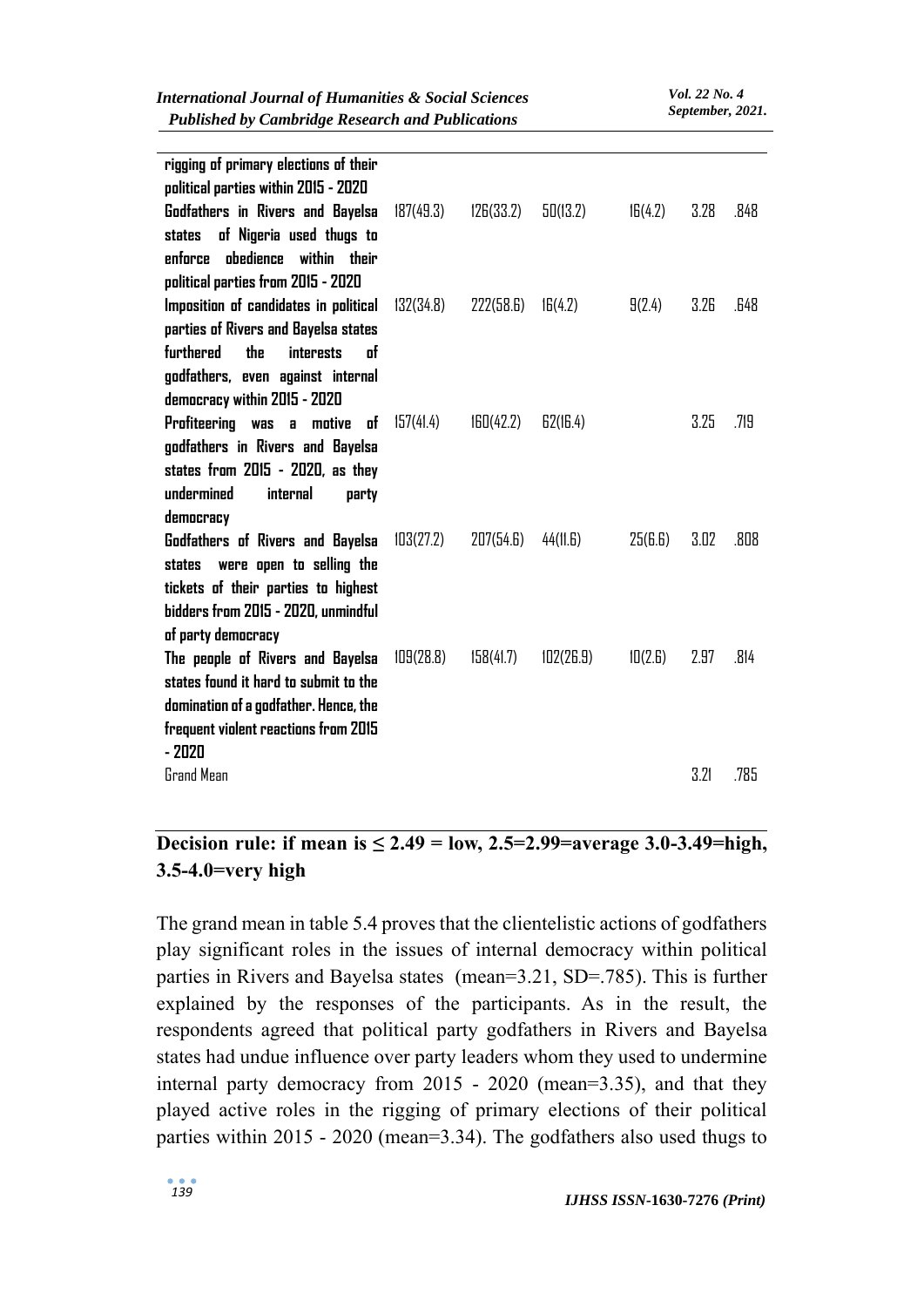enforce obedience within their political parties in Rivers and Bayelsa states (mean=3.28), and the imposition of candidates in political parties of Rivers and Bayelsa states furthered their interests, even against internal democracy (mean=3.26), because profiteering was the motives of the godfathers in Rivers and Bayelsa states, even when it undermined internal party democracy (mean=3.25). The respondents also agreed that Godfathers of Rivers and Bayelsa states were open to selling the tickets of their parties to the highest bidders from 2015 - 2020, unmindful of party democracy (mean=3.02), and that the people of Rivers and Bayelsa states found it hard to submit to the domination of a godfather. Hence, the frequent violent reactions from 2015 - 2020 (mean=2.97).

Godfatherism has had a humongous negative effect on internal democracy in Nigeria. Osakede and Ijimakinwa (2016) write that Godfatherism is one of the most important factors responsible for the poor democratic institution in Nigeria. The godfathers determine virtually every major decision in the parties. They appoint the leaders of the parties who are meant to carry out their bidding. Hence, there is no room for the yearnings of the members of the parties.

# **Research question two: Does internal democracy have effect on political violence in Rivers and Bayelsa states?**

| Bayelsa states                 |           |           |          |          |      |      |
|--------------------------------|-----------|-----------|----------|----------|------|------|
| <b>Survey items</b>            | Strongly  | Agree (%) | Disagree | Strongly | Mean | SD   |
|                                | Agree (%) |           | $(\%)$   | Disagree |      |      |
|                                |           |           |          | $(\%)$   |      |      |
| <b>Godfatherism</b><br>within  | 279(73.6) | 93(24.5)  | 7(1.8)   |          | 3.72 | .490 |
| parties allowed for            |           |           |          |          |      |      |
| wrong candidates to            |           |           |          |          |      |      |
| lead parties from 2015         |           |           |          |          |      |      |
| 2020, portending               |           |           |          |          |      |      |
| for<br>danger<br>states        |           |           |          |          |      |      |
| <b>Rivers</b><br>within<br>and |           |           |          |          |      |      |
| Bayelsa states.                |           |           |          |          |      |      |
| Lack of transparency           | 188(49.6) | 157(41.4) | 25(B.6)  | 9(2.4)   | 3.38 | .716 |
| in the<br>activities of        |           |           |          |          |      |      |
| political parties within       |           |           |          |          |      |      |

Table 5.3:effect of internal democracy on political violence in Rivers and Bayelsa states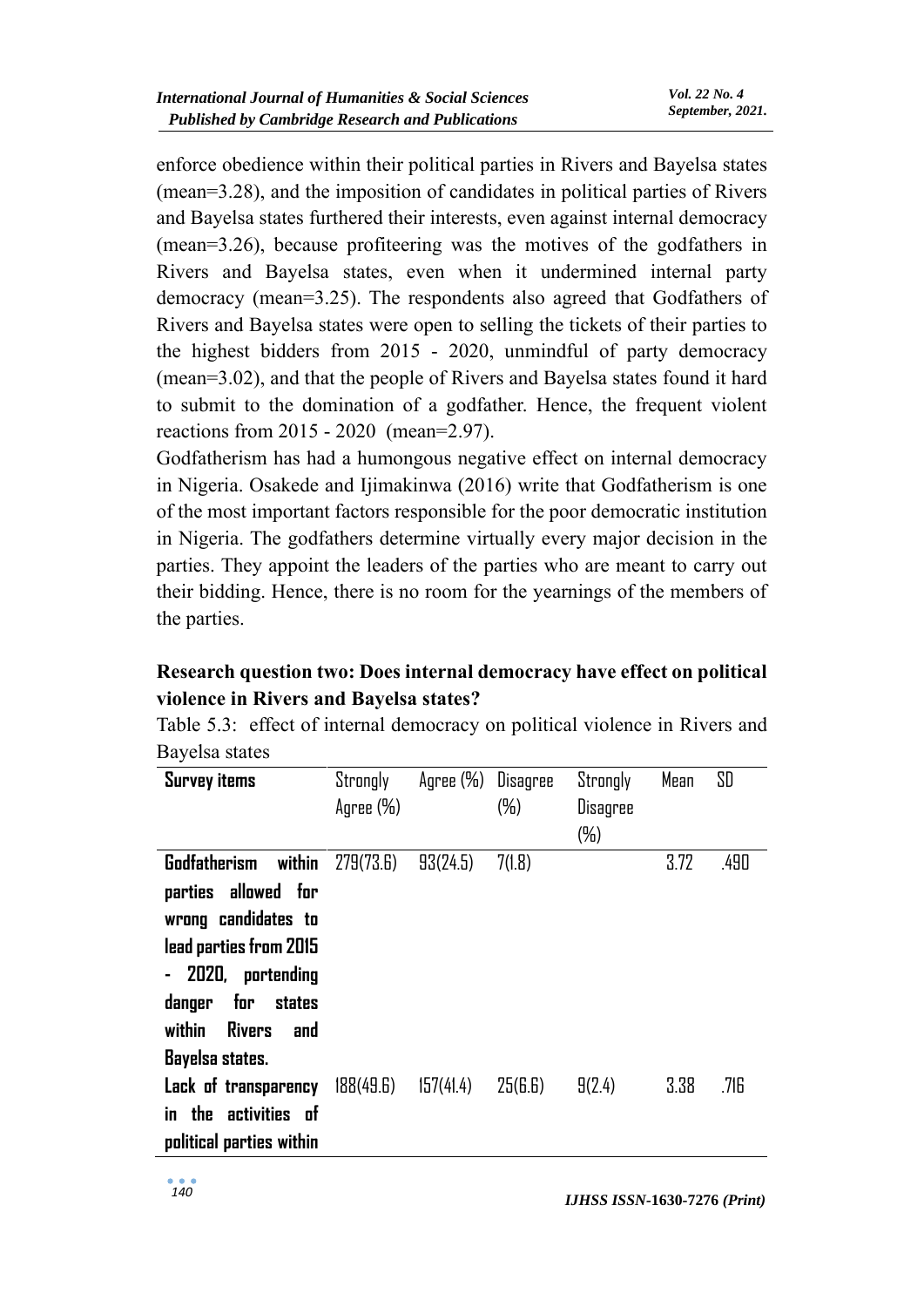| Rivers and Bayelsa                                  |                                   |                     |          |      |       |
|-----------------------------------------------------|-----------------------------------|---------------------|----------|------|-------|
| aggravated<br>states                                |                                   |                     |          |      |       |
| which<br>animosity                                  |                                   |                     |          |      |       |
| caused violence from                                |                                   |                     |          |      |       |
| 2015 - 2020                                         |                                   |                     |          |      |       |
| <b>Imposition</b><br>of                             | $132(34.8)$ $198(52.2)$ $31(8.2)$ |                     | 18(4.7)  | 3.17 | .770  |
| candidates on political                             |                                   |                     |          |      |       |
| parties of Rivers and                               |                                   |                     |          |      |       |
| Bayelsa states around                               |                                   |                     |          |      |       |
| 2015 - 2020 had the                                 |                                   |                     |          |      |       |
| tendency to<br>cause                                |                                   |                     |          |      |       |
| violence                                            |                                   |                     |          |      |       |
| <b>Ethnic differences and <math>90(23.7)</math></b> |                                   | 146(38.5) 106(28)   | 37(9.8)  | 2.76 | .924  |
| aspirations within                                  |                                   |                     |          |      |       |
| political parties were                              |                                   |                     |          |      |       |
| responsible<br>for                                  |                                   |                     |          |      |       |
| political<br>violence                               |                                   |                     |          |      |       |
| within<br>Rivers and                                |                                   |                     |          |      |       |
| Bayelsa states from                                 |                                   |                     |          |      |       |
| 2015 - 2020                                         |                                   |                     |          |      |       |
| <b>Lack of ideology in</b> 99(26.1)                 |                                   | 134(35.4) 84(22.2)  | 62(16.4) | 2.71 | 1.028 |
| political parties<br>of                             |                                   |                     |          |      |       |
| Rivers and Bayelsa                                  |                                   |                     |          |      |       |
| states<br>was                                       |                                   |                     |          |      |       |
| responsible<br>for                                  |                                   |                     |          |      |       |
| political<br>violence                               |                                   |                     |          |      |       |
| within 2015 - 2020                                  |                                   |                     |          |      |       |
| Poor literacy level $\text{Bi}(\text{16.1})$        |                                   | 150(39.6) 117(30.9) | 51(13.5) | 2.58 | .915  |
| about<br>party                                      |                                   |                     |          |      |       |
| within<br>democracy                                 |                                   |                     |          |      |       |
| $2015 - 2020$<br><b>Was</b>                         |                                   |                     |          |      |       |
| responsible for many                                |                                   |                     |          |      |       |
| of the aberrations                                  |                                   |                     |          |      |       |
| within political parties                            |                                   |                     |          |      |       |
| which caused violence                               |                                   |                     |          |      |       |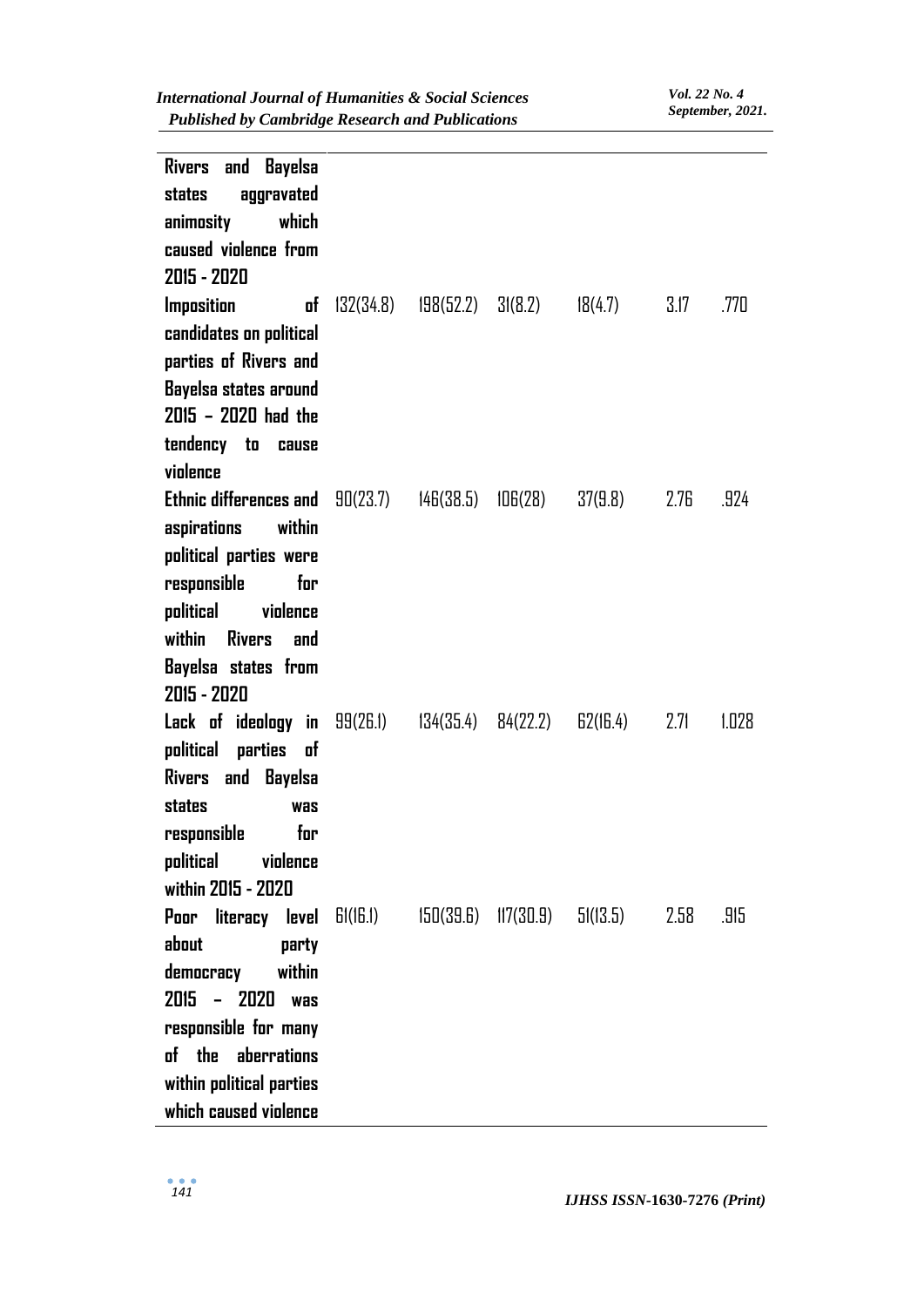| within Rivers<br>and                                                                 |  |                                 |      |      |
|--------------------------------------------------------------------------------------|--|---------------------------------|------|------|
| <b>Bayelsa states</b>                                                                |  |                                 |      |      |
| <b>Culture played a role</b> 80(21.1)                                                |  | $96(25.3)$ $150(39.6)$ $53(14)$ | 2.54 | .976 |
| in the violent reaction                                                              |  |                                 |      |      |
| of Rivers and Bayelsa                                                                |  |                                 |      |      |
| states' people to                                                                    |  |                                 |      |      |
| manipulated internal                                                                 |  |                                 |      |      |
| democracy from 2015                                                                  |  |                                 |      |      |
| $-2020$                                                                              |  |                                 |      |      |
| Grand mean                                                                           |  |                                 | 2.98 | .831 |
| Decision rule: if mean is $< 2.49$ = low $.2.5$ $\pm 2.99$ = average 3.0-3.49 = high |  |                                 |      |      |

**Decision rule: if mean is ≤ 2.49 = low, 2.5=2.99=average 3.0-3.49=high, 3.5-4.0=very high**

As seen in table 5.3, internal democracy has effect on political violence in Rivers and Bayelsa states. **The grand mean (2.98, SD=.831) reveals that internal democracy has average/moderate impact on political violence in Rivers and Bayelsa states.** This is true as respondents agreed that godfatherism within parties which tampers with party democracy, allowed for wrong candidates to lead parties from 2015 - 2020, portending danger for states within Rivers and Bayelsa states (mean=3.72). Also, lack of transparency in the activities of political parties within Rivers and Bayelsa states aggravated animosity, which caused violence from 2015 - 2020 (mean=3.38), and imposition of candidates on political parties of Rivers and Bayelsa states around  $2015 - 2020$  had the tendency to cause violence (mean=3.17). The respondents also indicated that ethnic differences and aspirations within political parties were responsible for political violence within Rivers and Bayelsa states from 2015 - 2020 (mean=2.76), and that lack of ideology in political parties of Rivers and Bayelsa states was responsible for political violence within 2015 - 2020 (mean=2.71). The respondents also agreed that poor literacy level around party democracy within  $2015 - 2020$  was responsible for many of the aberrations within political parties, which caused violence within Rivers and Bayelsa states (mean=2.58). Lastly, the respondents also indicated that culture played a role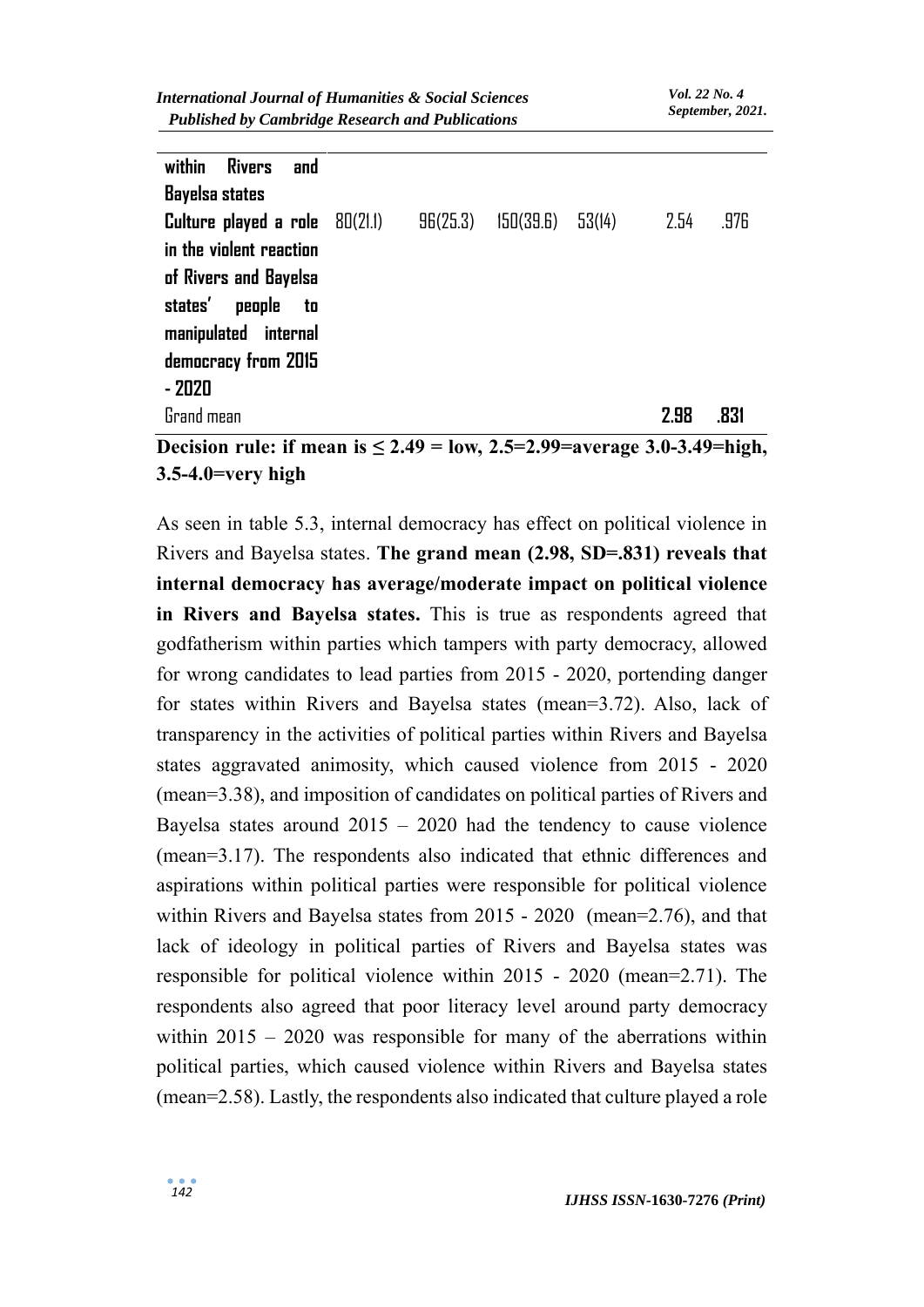in the violent reaction of Rivers and Bayelsa states' people to manipulated internal democracy from 2015 - 2020 (mean=2.54).

With a grand mean of 2.98, one can say there is an average belief as to whether internal democracy has effect on political violence in Rivers and Bayelsa states. While many people believe so, a number of people disagree. Mersel (2006 in Nwodo, 2011) asserts that various democracies in recent times have faced the problem of non-democratic political parties, a situation where most parties only focus on external activities, neglecting internal planning and organisation. In Nigeria, lack of internal democracy has resulted in ethnicisation of party politics, bad political leadership, corruption, anti-party and party indiscipline, lack of clear ideologies and manifestos, the politicisation of the military as well as the absence of internal party politics (Atelhe, Abdullahi & alagh, 2019).

The political parties have, all these years, failed to internalise the principles of democracy in their choice of not only candidates for public elective offices (president, governors etc.), but also for those of their party machinery (Udeuhele, 2017). Even when the parties have known principles for choosing party flag bearers or modus operandi for party activities, they often do not follow these principles. There is just as much human interference in the processes as there are interests. And oftentimes, these processes are breached to favour certain interests within the party, to the disaffection of the majority of party members. This situation tends to have consequences on peace.

# **Research question 3: What are the possible ways by which the effects of political violence can be reduced in Rivers and Bayelsa states?**

Table 5.6: possible ways by which the effect of political violence can be reduced on internal democracy and party politics

| SURVEY ITEMS                                       | Strongly  | Agree (%) Disagree |        | Strongly    | Mean | SD   |
|----------------------------------------------------|-----------|--------------------|--------|-------------|------|------|
|                                                    | Agree (%) |                    | (%)    | Disagree (% |      |      |
| <b>Governments of Rivers and Bayelsa</b> 308(81.3) |           | 63(16.6)           | 8(2.1) |             | 3.79 | .456 |
| states must create jobs for their                  |           |                    |        |             |      |      |
| teeming youths so as to reduce                     |           |                    |        |             |      |      |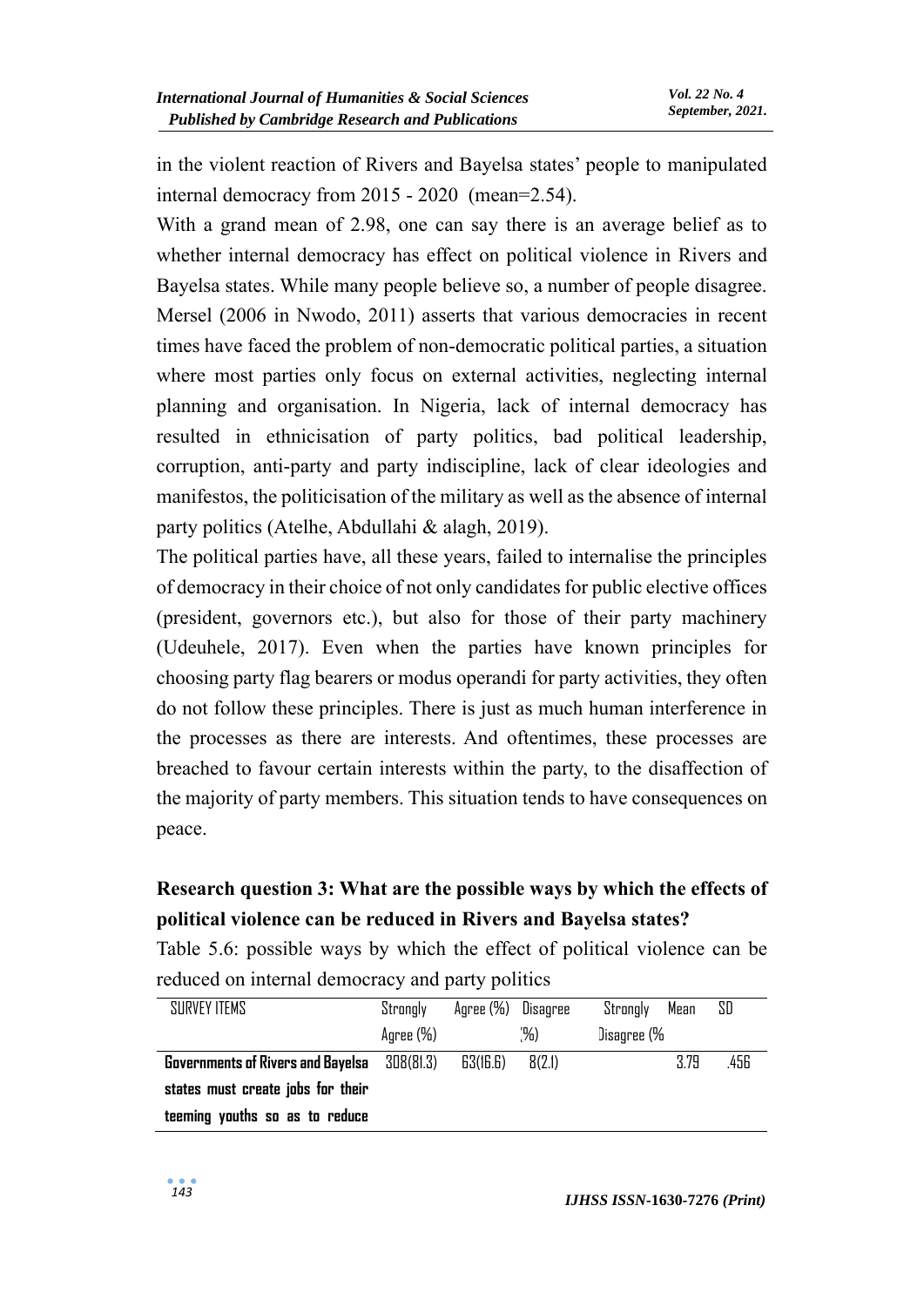| <b>Published by Cambridge Research and Publications</b> |           | September, 2021.       |           |           |      |       |
|---------------------------------------------------------|-----------|------------------------|-----------|-----------|------|-------|
| possible<br>for<br>thugs<br>desperate<br>politicians    |           |                        |           |           |      |       |
| The judicial system within Rivers                       | 222(58.6) | 141(37.2)              | 16(4.2)   |           | 3.54 | .577  |
| and Bayelsa states should be made                       |           |                        |           |           |      |       |
| more robust in dealing with political                   |           |                        |           |           |      |       |
| crimes, so as to place deterrence                       |           |                        |           |           |      |       |
| Security agencies within Rivers                         | 232(61.2) | $\overline{116(30.6)}$ | 24(G.3)   | 7(1.8)    | 3.51 | .699  |
| and Bayelsa states need to be more                      |           |                        |           |           |      |       |
| impartial and proactive in handling                     |           |                        |           |           |      |       |
| matters of political violence                           |           |                        |           |           |      |       |
| Political parties in Rivers and                         | 176(46.4) | 189(49.9)              | 7(1.8)    | 7(1.8)    | 3.41 | .625  |
| Bayelsa states must place limits on                     |           |                        |           |           |      |       |
| financial contributions of individual                   |           |                        |           |           |      |       |
| members, and also device creative                       |           |                        |           |           |      |       |
| means of getting funds, so as to                        |           |                        |           |           |      |       |
| reduce the likelihood of having                         |           |                        |           |           |      |       |
| godfathers                                              |           |                        |           |           |      |       |
| Civil Society Organisations within                      | 183(48.3) | 164(43.3)              | 32(8.4)   |           | 3.40 | .640  |
| Rivers and Bayelsa states should                        |           |                        |           |           |      |       |
| improve their capacity, and decline                     |           |                        |           |           |      |       |
| partisanship, so as to effectively                      |           |                        |           |           |      |       |
| discharge their functions and                           |           |                        |           |           |      |       |
| reduce political violence                               |           |                        |           |           |      |       |
| The electoral body, INEC, needs to 198(52.2)            |           | 139(36.7)              | 35(9.2)   | 7(1.8)    | 3.39 | .732  |
| enforce compliance to party                             |           |                        |           |           |      |       |
| democracy in political parties in                       |           |                        |           |           |      |       |
| <b>Rivers and Bayelsa states</b>                        |           |                        |           |           |      |       |
| Traditional gods of the people of                       | 56(14.8)  | 28(7.4)                | 109(28.8) | 186(49.1) | 1.88 | 1.070 |
| Rivers and Bayelsa states should                        |           |                        |           |           |      |       |
| be used to swear in politicians into                    |           |                        |           |           |      |       |
| office, instead of the bible                            |           |                        |           |           |      |       |

*International Journal of Humanities & Social Sciences*

The result in table 5.6 reveals the possible ways the impact of party violence on internal democracy and party politics can be reduced. The respondents on the average indicated that the governments of Rivers and Bayelsa states must create jobs for their teeming youths so as to reduce possible thugs for desperate politicians (mean=3.79). They also indicated that the judicial

*Vol. 22 No. 4*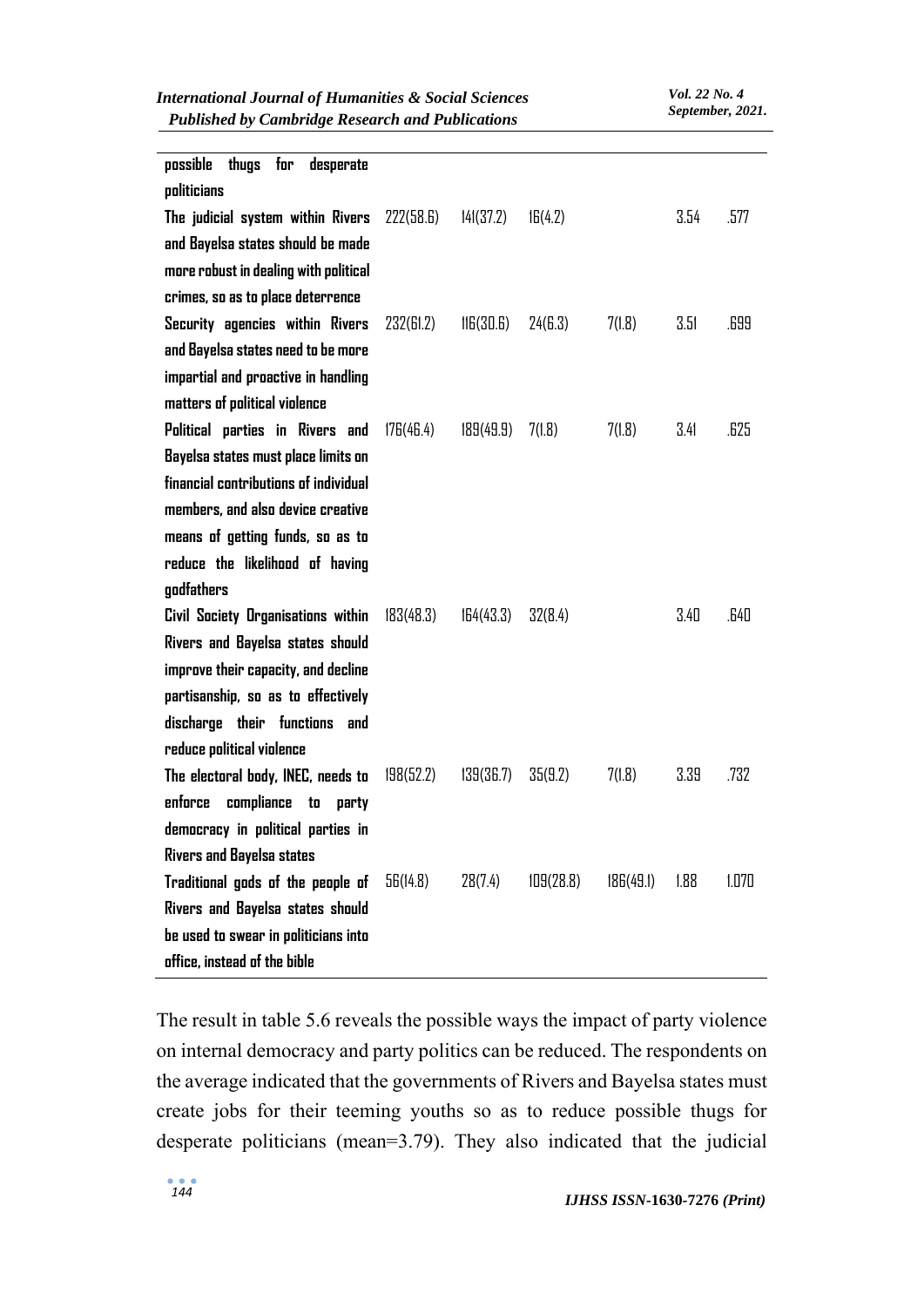system within Rivers and Bayelsa states should be made more robust in dealing with crimes, so as to place deterrence (mean=3.54); and that security agencies within Rivers and Bayelsa states need to be more impartial and proactive in handling matters of political violence (mean=3.51). Also, the respondents, on average (mean=3.41), agreed that political parties in Rivers and Bayelsa states must place limits on financial contributions of individual members and also device creative means of getting funds so as to reduce the likelihood of having godfathers; they also indicated that another solution would be for civil society organisations within Rivers and Bayelsa states to improve their capacity and decline partisanship, so as to effectively discharge their functions and reduce political violence (mean=3.40). The respondents also suggested that the electoral body, INEC needs to enforce compliance to party democracy in political parties in Rivers and Bayelsa states (mean=3.39).

#### **Summary**

This study looked at the impact of internal democracy on political violence in Rivers and Bayelsa states, Nigeria. Since 2015, most elections held in Rivers and Bayelsa states have been marred by violence, leading to human and material losses. The quantitative method was used for the study. Through descriptive statistics, a number of findings were revealed.

#### **Conclusion**

Having undertaken the study on the impact of internal democracy on political violence in Rivers and Bayelsa states, a number of conclusions were reached. First of all, the study concludes that internal democracy has an average/moderate impact on political violence in Rivers and Bayelsa states. The study reveals as well that the clientelistic actions of godfathers play significant roles in the issues of internal democracy within political parties in Rivers and Bayelsa states. Lastly, a number of recommendations were revealed as to how to reduce political violence in Rivers and Bayelsa states.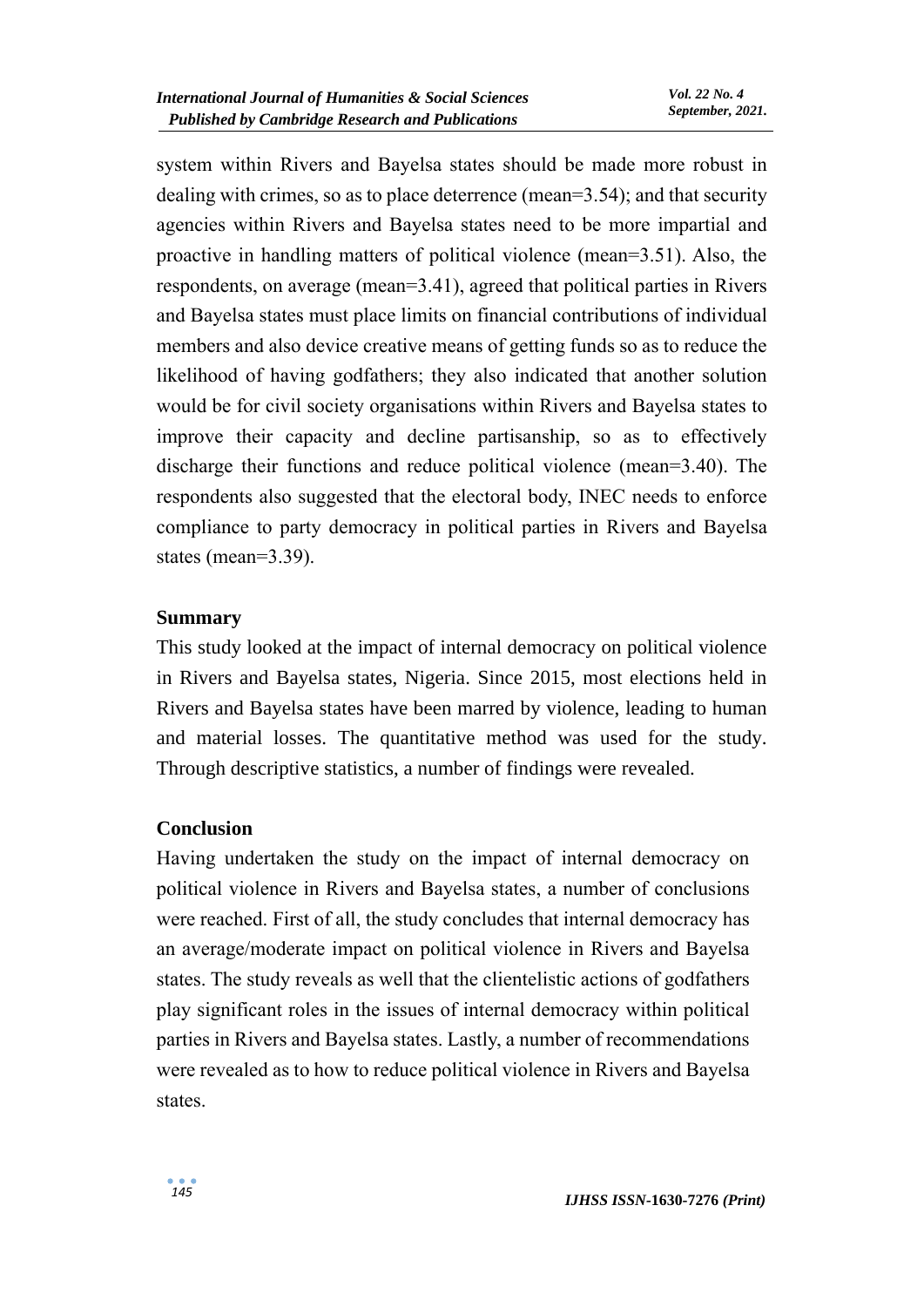#### **Recommendations**

Based on the findings of this study, certain recommendations are pertinent. They are:

- i. The judicial system within Rivers and Bayelsa states should be made more robust in dealing with political crimes so as to place deterrence.
- ii. Political parties in Rivers and Bayelsa states must place limits on financial contributions of individual members, and also device creative means of getting funds so as to reduce the likelihood of having godfathers.
- iii. The electoral body, INEC, needs to enforce compliance to internal democracy in political parties in Rivers and Bayelsa states.
- iv. Governments of Rivers and Bayelsa states must create jobs for their teeming youths so as to reduce possible thugs for desperate politicians.

#### **REFERENCES**

- Atelhe, G.A., Abdullahi, M.L., & Alagh, T. (2019). Democracy, Intra-Party Struggle and Good Governance in Nigeria: The People's Democratic Party and all Progressive Congress Experience, *European Journal of Scientific Research,* 154 (4), 491-498. [https://www.europeanjournalofscientificresearch.com/issues/PDF/EJSR\\_154\\_4\\_06.p](https://www.europeanjournalofscientificresearch.com/issues/PDF/EJSR_154_4_06.pdf) [df](https://www.europeanjournalofscientificresearch.com/issues/PDF/EJSR_154_4_06.pdf)
- Aver, T.T., Nnorom, K.C., & Targba, A. (2013). Political violence and its effects on social development in Nigeria, *International Journal of Humanities and Social Science, 3(17), 261-266.* [http://www.ijhssnet.com/journals/Vol\\_3\\_No\\_17 September](http://www.ijhssnet.com/journals/Vol_3_No_17%20September%202013/27.pdf)  [2013/27.pdf](http://www.ijhssnet.com/journals/Vol_3_No_17%20September%202013/27.pdf)
- Balint, M. (2018). *New party organizations and intra-party democracy: a comparative analysis f the five star movement and podemos*. [https://dsps.ceu.edu/sites/pds.ceu.hu/files/attachment/basicpage/478/balintmikoladiss](https://dsps.ceu.edu/sites/pds.ceu.hu/files/attachment/basicpage/478/balintmikoladissertationmanuscriptfinalsubmittedweb.pdf) [ertationmanuscriptfinalsubmittedweb.pdf](https://dsps.ceu.edu/sites/pds.ceu.hu/files/attachment/basicpage/478/balintmikoladissertationmanuscriptfinalsubmittedweb.pdf)
- Bardall, G.S. (2018). Violence, politics, and gender, *Oxford Research Encyclopedia of Politics* [https://www.ifes.org/sites/default/files/violence\\_politics\\_and\\_gender.pdf](https://www.ifes.org/sites/default/files/violence_politics_and_gender.pdf)
- Berkowitz, L. (1988). *Frustrations, appraisals, and aversively stimuiated aggression*. [http://rzukausk.home.mruni.eu/wp-content/uploads/berkovitz-frustration-appraisals](http://rzukausk.home.mruni.eu/wp-content/uploads/berkovitz-frustration-appraisals-and-aversively-stimulated-aggression.pdf)[and-aversively-stimulated-aggression.pdf](http://rzukausk.home.mruni.eu/wp-content/uploads/berkovitz-frustration-appraisals-and-aversively-stimulated-aggression.pdf)
- Breuer, J., & Elson, M., (2017). Frustration-aggression theory, *The Wiley Handbook of Violence and Aggression (pp. 1-12).* Chichester, Wiley Blackwell.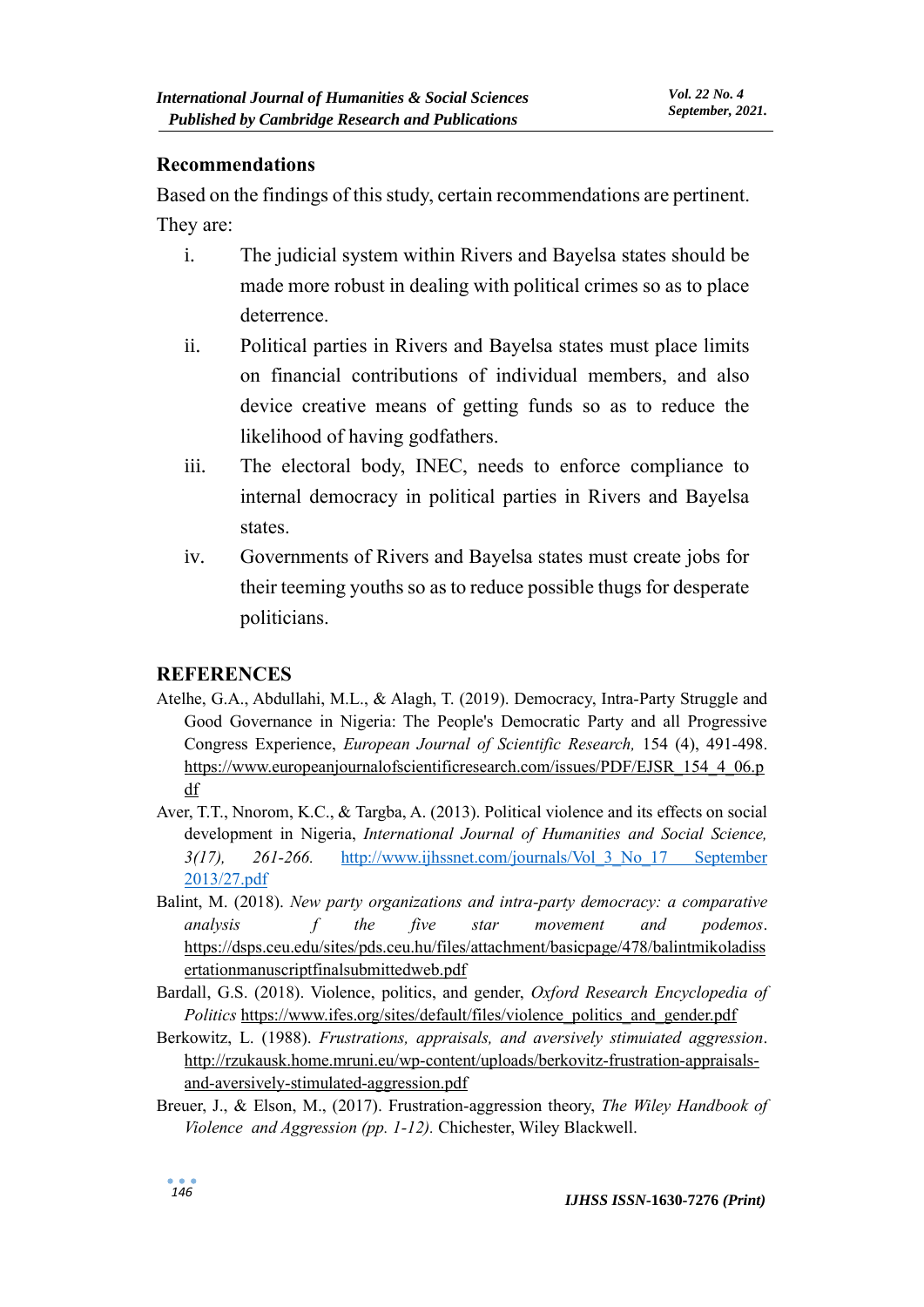- [https://www.ssoar.info/ssoar/bitstream/handle/document/61070/ssoar-2017-breuer\\_et\\_al-](https://www.ssoar.info/ssoar/bitstream/handle/document/61070/ssoar-2017-breuer_et_al-Frustration-Aggression_Theory.pdf?sequence=1)Frustration-Aggression Theory.pdf?sequence=1
- Chris, C.O., & Tope, O. (2011). Challenges of internal democracy in Nigeria's political parties; The bane of intra-party conflicts in the Peoples Democratic Party of Nigeria, *Global Journal of Human Social Science, 11(3)* https://pdfs.semanticscholar. org/ffa4/a4ecf72f4636669465a3af138ff91612fe3a.pdf
- Chukwujekwu, O.N., & Ezeabasili, I.E., (2019). Party politics and internal democracy in Nigeria: People"s Democratic Party (PDP) in Anambra state, 2006-2016, *World*  Journal of Innovative Research (WJIR), 6(6), 48-55. https://www.wjir.org/download [data/WJIR0606004.pdf](https://www.wjir.org/download%20data/WJIR0606004.pdf)
- Corentin, C. (2015). *Violence between and within political parties in Nigeria: statistics, structures and patterns (2006 - 2014).* [http://www.nigeriawatch.org/media/html/WP11](http://www.nigeriawatch.org/media/html/WP11%20Cohen.pdf)  [Cohen.pdf](http://www.nigeriawatch.org/media/html/WP11%20Cohen.pdf)
- Dennen, J.M.G. (2005). *Theories of aggression*, [https://core.ac.uk/download/pdf/148](https://core.ac.uk/download/pdf/148%20195228.pdf)  [195228.pdf](https://core.ac.uk/download/pdf/148%20195228.pdf)
- Giovanni, M.C. (2007). Political parties and party systems in Africa: themes and research perspectives, *World Political Science Review, 3(3)* [http://adpm.pbworks.com/f/a](http://adpm.pbworks.com/f/a%20frica%2520party%2520systems%2520carbone.pdf)  [frica%2520party%2520systems%2520carbone.pdf](http://adpm.pbworks.com/f/a%20frica%2520party%2520systems%2520carbone.pdf)
- Ejikeme, J.N. (2016). Political party financing and consolidation of democracy in Nigeria, 1999 – 2015, *International Journal of Political Science (IJPS). 2(4), 74-85.* <https://www.arcjournals.org/pdfs/ijps/v2-i4/8.pdf>
- Enemaku, I., & Ebenezer, M. (2021). INEC and flawed intra-party democracy in the 2019 general elections in Nigeria: implications for democratic consolidation, *International Journal of Scientific and Research Publications,* 11 (2), 8-17. http://www.ijsrp.org /research-paper-0221/ijsrp-p11003.pdf
- Etim, N.A., & Reason, O. (2019). Killing to rule: an analysis of electoral violence and the 2015 general elections in Nigeria, *Journal of Public Administration 1(2), 58-68.* [https://www.sryahwapublications.com/journal-of-public-administration/pdf/v1](https://www.sryahwapublications.com/journal-of-public-administration/pdf/v1-i2/8.pdf) [i2/8.pdf](https://www.sryahwapublications.com/journal-of-public-administration/pdf/v1-i2/8.pdf)
- Itua, P.O. (2012). Quest for internal party democracy in Nigeria: amendment of electoral act 2010 as an albatross, *International Journal of Peace and Development Studies,*  3(3), 57-75. [http://citeseerx.ist.psu.edu/viewdoc/download?doi=10.1.1.877.551&rep](http://citeseerx.ist.psu.edu/viewdoc/download?doi=10.1.1.877.551&rep%20=rep1&type=pdf)  [=rep1&type=pdf](http://citeseerx.ist.psu.edu/viewdoc/download?doi=10.1.1.877.551&rep%20=rep1&type=pdf)
- Marcel, F., & Pedro, C.V. (2013). Political violence and social networks: Experimental evidence from a Nigerian election, *Journal of Development Economics,* 101, 27-48. [https://cepr.org/sites/default/files/events/papers/796\\_FAFCHAMPS.pdf](https://cepr.org/sites/default/files/events/papers/796_FAFCHAMPS.pdf)
- Osakede, K.O., & Ijimakinwa, S.O. (2016). Political godfatherism and democratic consolidation in Nigeria: empirical evidence from Oyo state and kwara state, *Arabian Journal of Business and Management Review,* 5(8), 1-12. [http://arabianjbmr.com/](http://arabianjbmr.com/%20pdfs/OM_VOL_5_(8)/1.pdf)  [pdfs/OM\\_VOL\\_5\\_\(8\)/1.pdf](http://arabianjbmr.com/%20pdfs/OM_VOL_5_(8)/1.pdf)
- Osah, G. & Vinuyon, O.J. (2021). Media framing and electoral violence in Nigeria fourth republic, *Sapientia Global Journal of Arts, Humanities and Development Studies (SGOJAHDS),* 4(2), 307-321. <https://publication.babcock.edu.ng/asset/docs/publications/PSPA/9440/6164.pdf>